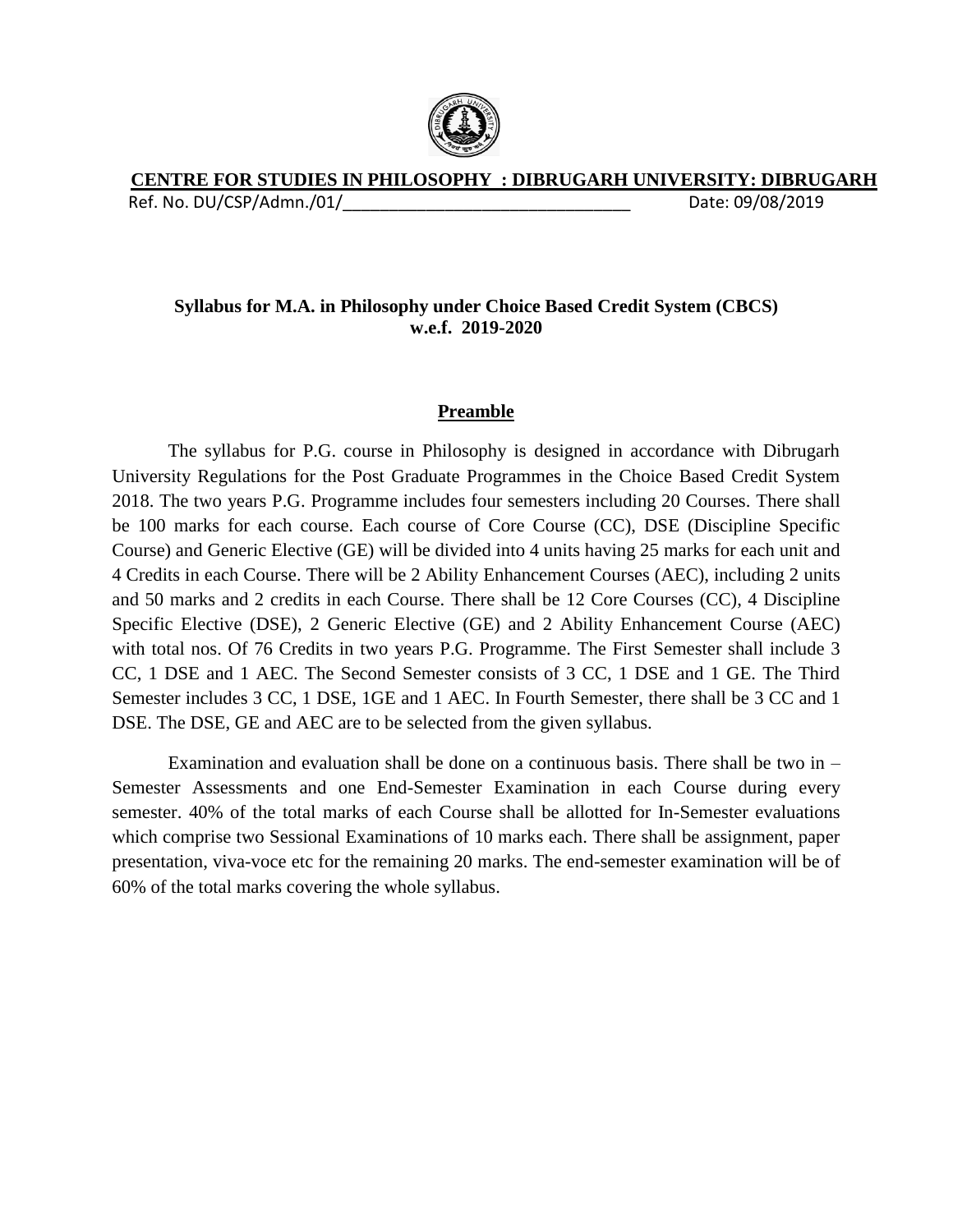# **Course Structure for M.A. Philosophy (Dibrugarh University) under Choice Based Credit System (CBCS)**

### **SEMESTER-I**

| <b>COURSE:</b>                                                    |                         |               |                        |
|-------------------------------------------------------------------|-------------------------|---------------|------------------------|
| PHI: 10100 (CC) INDIAN EPISTEMOLOGY                               | Credit<br>4             | Lecture<br>52 | <b>Tutorials</b><br>12 |
| PHI: 10200 (CC) WESTERN EPISTEMOLOGY                              | $\boldsymbol{4}$        | 52            | 12                     |
| <b>PHI: 10300 (CC) ETHICS</b>                                     | 4                       | 52            | 12                     |
| PHI: 104 (DSE) Elective Paper (to be selected from the following) | $\overline{\mathbf{4}}$ | 50            | 10                     |
| 10401: INTRODUCTION TO LOGIC                                      |                         |               |                        |
| 10402: VEDIC AND UPANISADIC PHILOSOPHY                            |                         |               |                        |
| 10403: EARLY BUDDHISM                                             |                         |               |                        |
| PHI: 105 (AEC) (to be selected from the following)                | $\mathbf{2}$            | 25            | 5                      |
| <b>10501: CRITICAL THINKING</b>                                   |                         |               |                        |
| <b>10502: LOGICAL REASONING</b>                                   |                         |               |                        |

### **SEMESTER-II**

| <b>COURSE:</b> |
|----------------|
|----------------|

|                                                                   | <b>Credit</b>           | <b>Lecture</b> | <b>Tutorials</b> |
|-------------------------------------------------------------------|-------------------------|----------------|------------------|
| PHI: 20100 (CC) INDIAN METAPHYSICS                                | 4                       | 52             | 12               |
| PHI: 20200 (CC) WESTERN METAPHYSICS                               | $\overline{\mathbf{4}}$ | 52             | 12               |
| PHI: 20300 (CC) META ETHICS                                       | $\overline{\mathbf{4}}$ | 52             | 12               |
| PHI: 204 (DSE) Elective Paper (to be selected from the following) | 4                       | 50             | 10               |
| 20401: INTRODUCTION TO PHILOSOPHY OF RELIGION                     |                         |                |                  |
| 20402: INDUCTIVE LOGIC                                            |                         |                |                  |
| <b>20403: LATER BUDDHISM</b>                                      |                         |                |                  |
| PHI: 205 (GE) Elective Paper (to be selected from the following)  | $\overline{\mathbf{4}}$ | 50             | 10               |
| 20501: SOCIAL AND POLITICAL PHILOSOPHY                            |                         |                |                  |
| <b>20502: PHILOSOPHY OF SCIENCE</b>                               |                         |                |                  |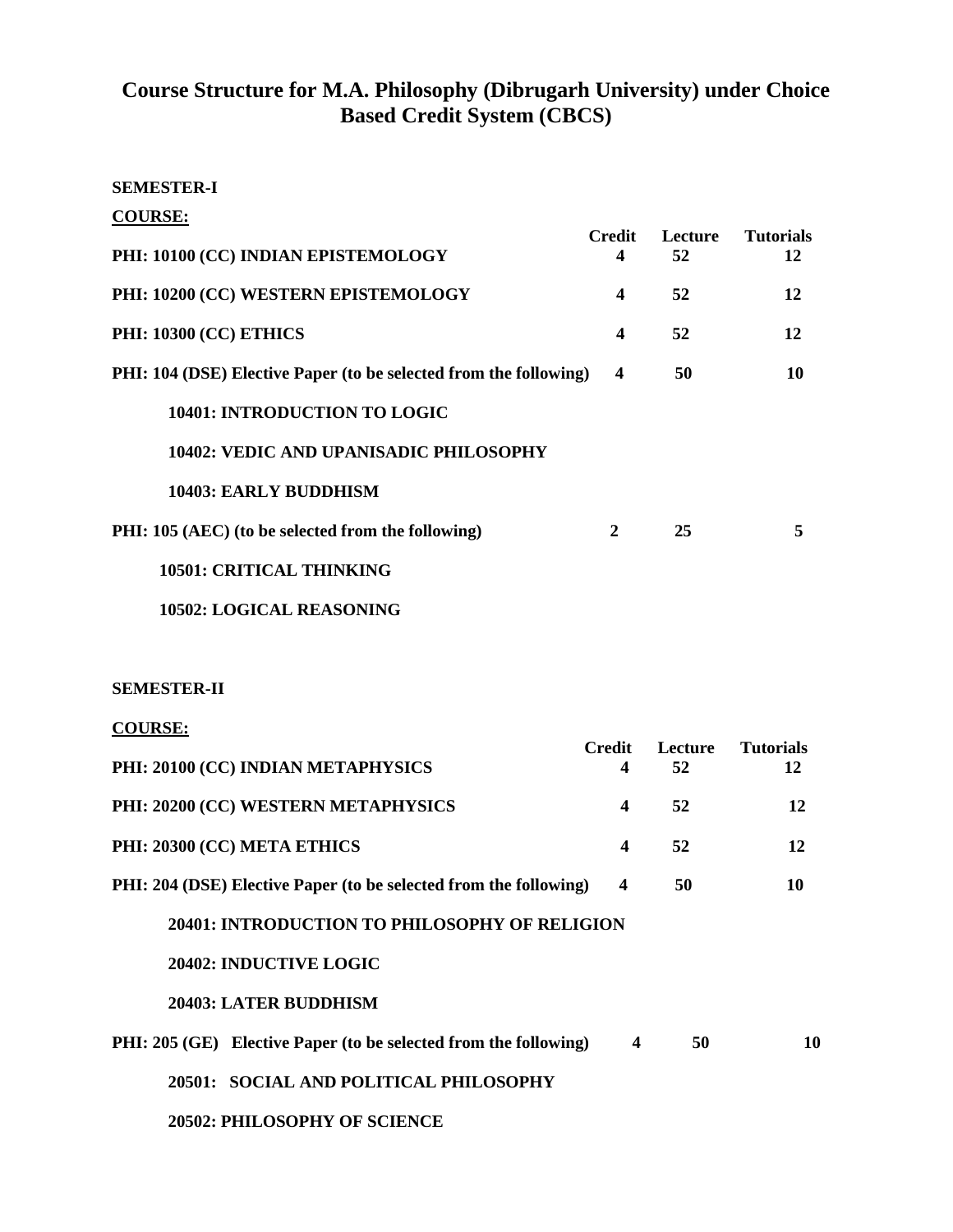#### **SEMESTER-III**

**COURSE:**

| $- - - - - - -$                                                  |                         |               |                        |
|------------------------------------------------------------------|-------------------------|---------------|------------------------|
| PHI: 30100(CC) INDIAN MORAL PHILOSOPHY                           | <b>Credit</b><br>4      | Lecture<br>52 | <b>Tutorials</b><br>12 |
| PHI: 30200 (CC) ANALYTIC PHILOSOPHY                              | $\overline{\mathbf{4}}$ | 52            | 12                     |
| PHI: 30300 (CC) DISSERTATION                                     | $\overline{\mathbf{4}}$ | 52            | 12                     |
| PHI: 304(DSE) Elective Paper (to be selected from the following) |                         |               |                        |
| 30401: SYMBOLIC LOGIC                                            | $\overline{\mathbf{4}}$ | 50            | 10                     |
| 30402: ISSUES IN PHILOSOPHY OF RELIGION                          |                         |               |                        |
| 30403: PHILOSOPHY OF MIND                                        |                         |               |                        |
| PHI: 305(GE) Elective Paper (to be selected from the following)  | 4                       | 50            | 10                     |
| 30501: PHILOSOPHY OF LANGUAGE                                    |                         |               |                        |
| 30502: APPLIED ETHICS                                            |                         |               |                        |
| PHI: 306 (AEC) (to be selected from the following)               | $\boldsymbol{2}$        | 25            | 5                      |
| 30601: METHODS OF PHILOSOPHICAL DISCOURSE                        |                         |               |                        |
| 30602: PHILOSOPHICAL COUNCELLING                                 |                         |               |                        |
| <b>SEMESTER-IV</b>                                               |                         |               |                        |
| <b>COURSE:</b>                                                   |                         |               |                        |
| PHI: 40100 (CC) CONTEMPORARY INDIAN PHILOSOPHY                   | <b>Credit</b><br>4      | Lecture<br>52 | <b>Tutorials</b><br>12 |
| PHI: 40200 (CC) PHENOMENOLOGY AND EXISTENTIALISM                 | $\overline{\mathbf{4}}$ | 52            | 12                     |
| PHI: 40300 (CC): POST MODERN PHILOSOPHY                          | 4                       | 52            | 12                     |
| PHI: 404 (DSE) (to be selected from the following)               | 4                       | 50            | 10                     |

### **40401: PHILOSOPHICAL LOGIC**

**40402: COMPARATIVE STUDY OF RELIGION**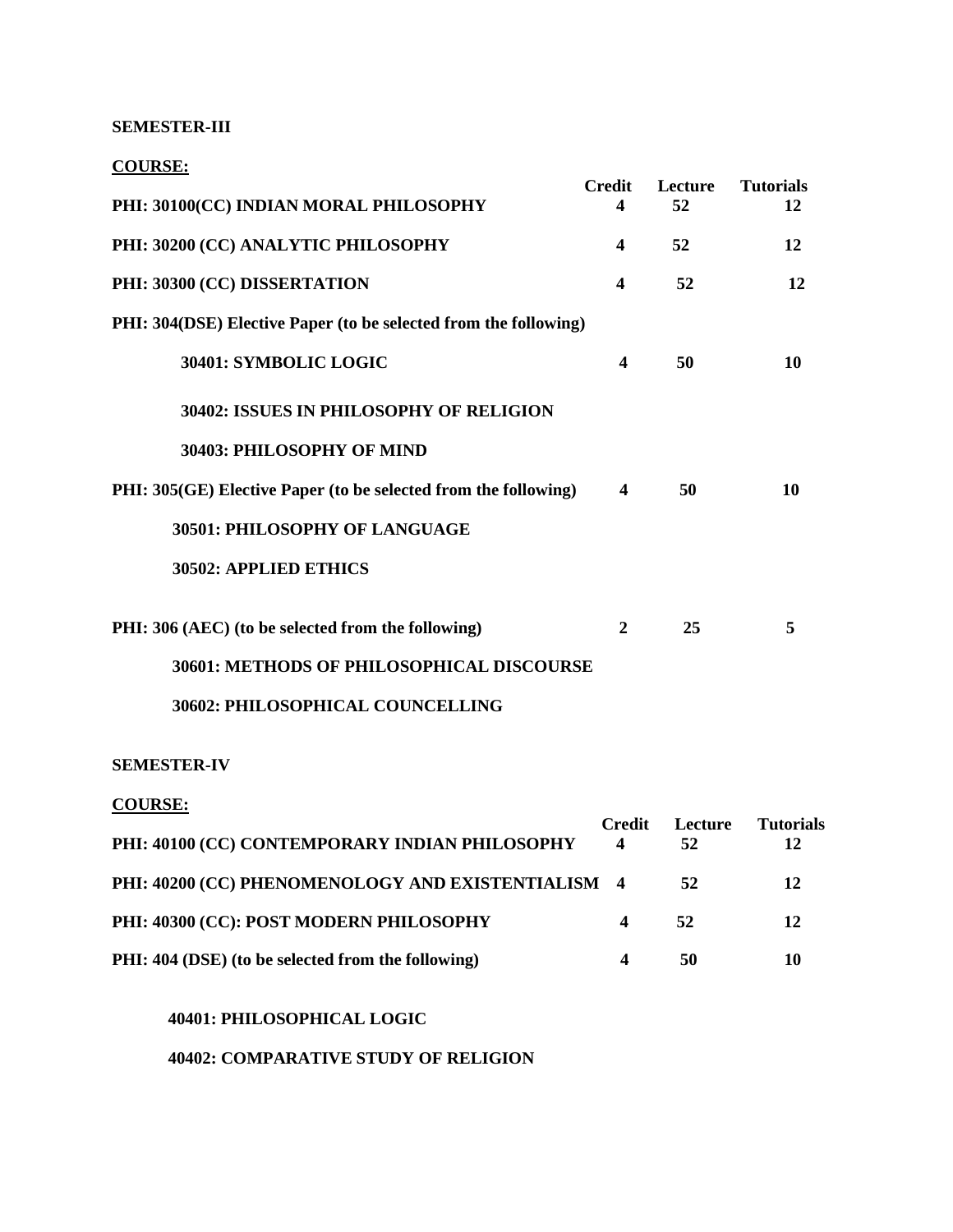# **Course No: PHI 10100 (CC) Course Title: INDIAN EPISTEMOLOGY**

**Objective: This paper intends to acquaint the students with problems of Indian Epistemology and to develop systematic and critical understanding.**

| Unit           | <b>Topic</b>                                                                                                                                                                                                           | No. Of<br><b>Lectures</b> | No. Of<br><b>Tutorials</b> |
|----------------|------------------------------------------------------------------------------------------------------------------------------------------------------------------------------------------------------------------------|---------------------------|----------------------------|
| Unit-I         | 1. The concept of Indian Epistemology,<br>Its relation with Logic.<br>2.<br>Prama: Nature and kinds<br>3.<br>4. Aprama: Nature and kinds                                                                               | 13                        | 3                          |
| Unit-II        | 1. Concept of Pramana<br>2. Pratyaksa: Definition and kinds in Nyaya<br>and Mimamsa.<br>3. Anumana: Definititon, constituents and kinds<br>in Nyaya (Pracina and Navya), Mimamsa<br>(Prabhakara and Kumarila)          | 13                        | 3                          |
| Unit-III       | 1. Other Pramanas and the question of their<br>reducibility: Upamana, Arthapatti and<br>Anupalabdhi, Speciality of Sabda.                                                                                              | 13                        | 3                          |
| <b>Unit-IV</b> | 1. Theories of Error (Khyativada):<br>Nyaya,<br>(Prabhakara and<br>Mimamsa<br>Kumarila),<br>Bauddha and Advaita Vedanta,<br>of<br>Truth<br>2. Test<br>(Pramanyavada):<br>Svatahpramanyavada and<br>Paratahpramanyavada | 13                        | 3                          |

Total Lectures of 1 hour duration: 52 Tutorial Classes of 1 hour duration: 12 Total Credits after Calculation: 4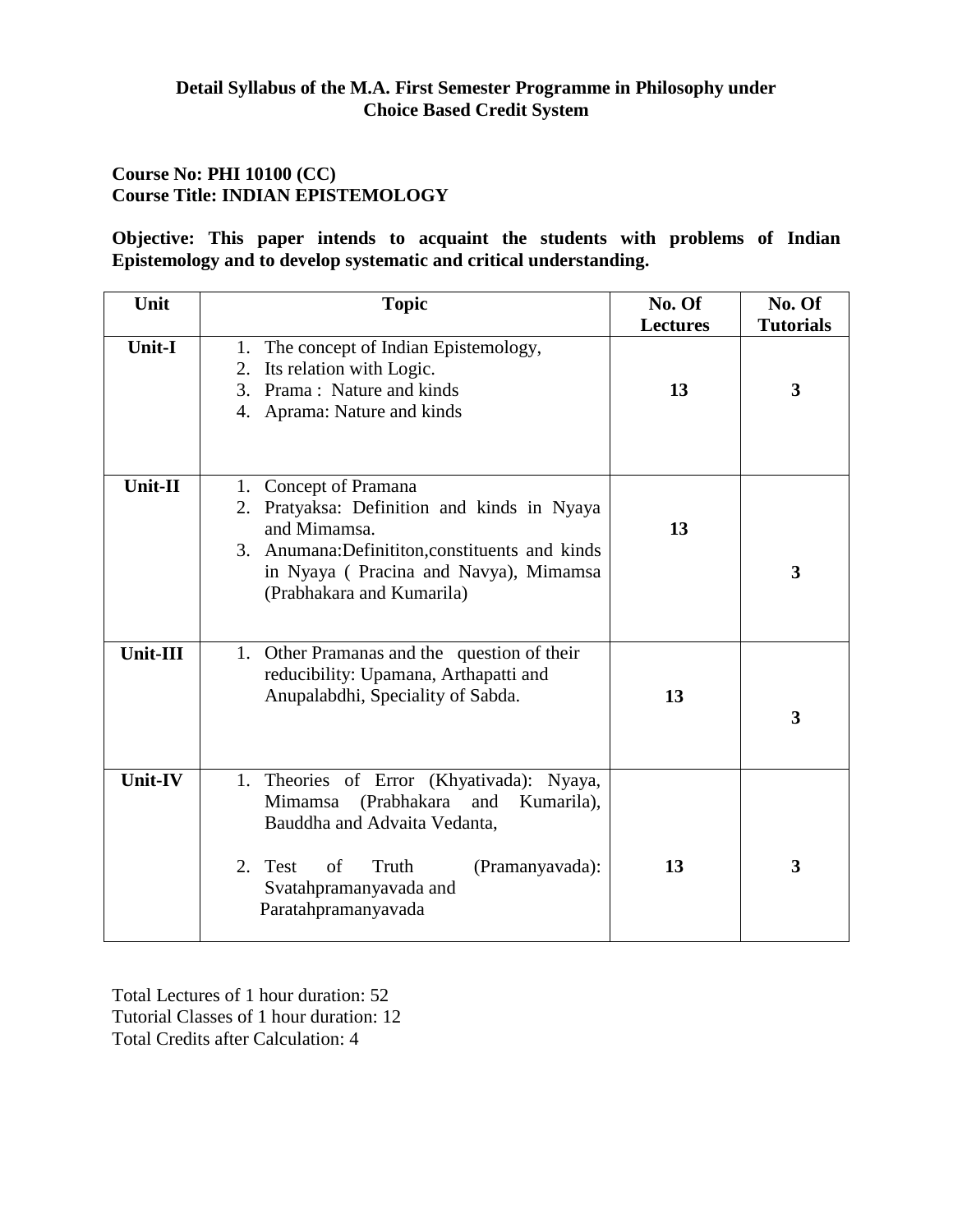- 1. Madhavacharya: *Sarva Darshana Sangraha* (Eng Tr.)
- 2. Dasgupta, S. N.: *A History of Indian Philosophy* (relevant parts of total five volumes) Motilal Banarsidass Publishers Private Limited, Delhi, 2010.
- 3. Radhakrishnan, S.: *Indian Philosophy* (Vol. I &II), Oxford University Press, New Delhi, 2008
- 4. M. Hiriyanna: *Outlines of Indian Philosophy*, Motilal Banarsidass Publishers Private Limited, Delhi, 2014
- 5. Dutta,D.M.: *The Six Ways of Knowing*, Calcutta university Press,2014
- 6. Bhatt, Govardhan P.: *Basic Ways of Knowing*, Motilal Banarsidass, 1989
- 7. Sen, Debabrata: *The Concept of Knowledge*, K. P. Bagchi, Calcutta, 1984
- 8. Chaterjee, Satischandra: *The Nyaya Theory of Knowledge*, University of Calcutta, 1939
- 9. Prasad, Jwala: *History of Indian Epistemology*, Munshiram Manoharlal Publishers, 1987
- 10. Singh,B.N.: *Indian Logic*, Asha Prakashan, 1982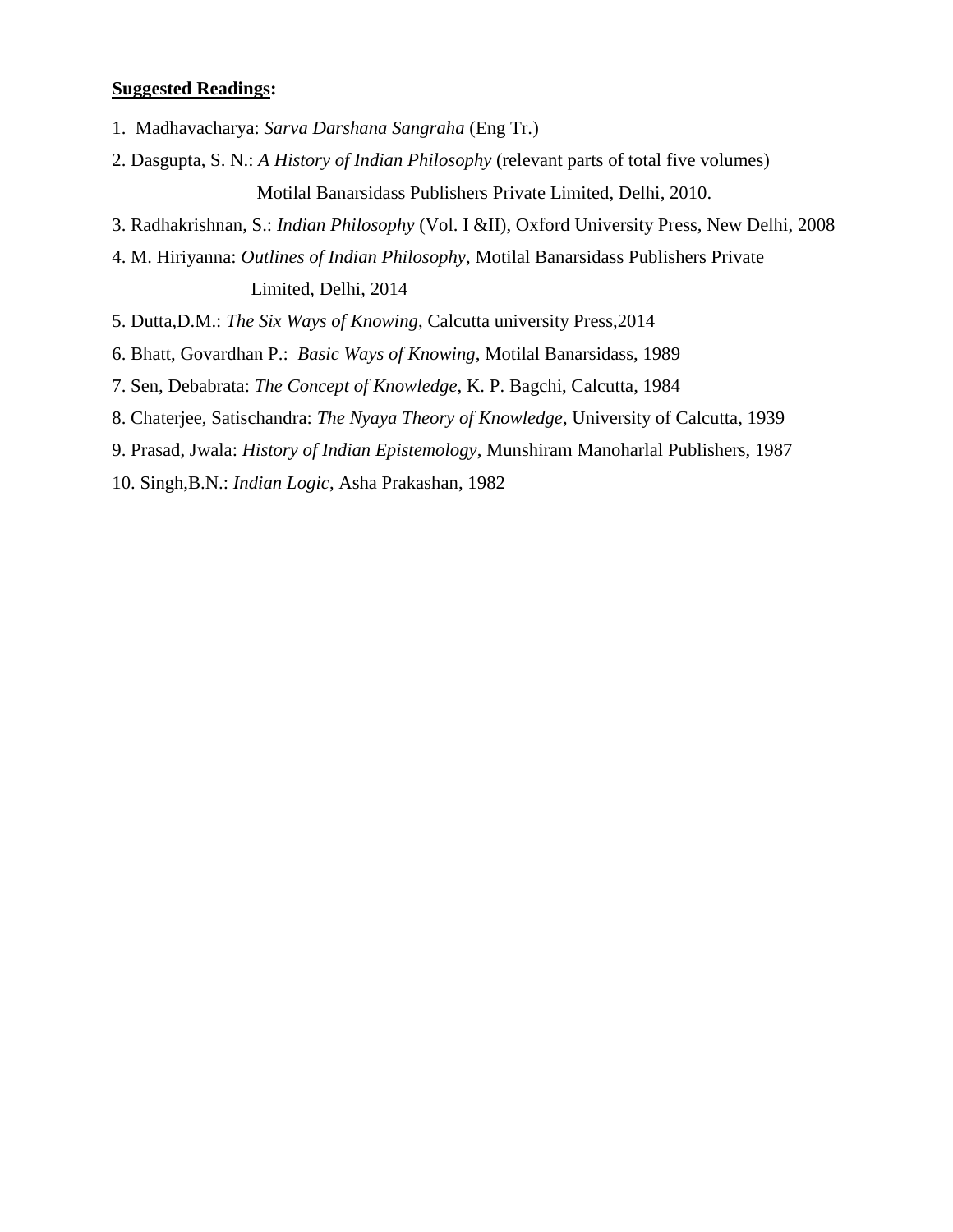### **Course No: PHI 10200 (CC) Course Title: WESTERN EPISTEMOLOGY**

**Objective: This paper intends to acquaint the students with problems in Western Epistemology and to develop systematic and critical understanding.**

| Unit           | <b>Topic</b>                                                                                                                                     | No. Of  | No. Of           |
|----------------|--------------------------------------------------------------------------------------------------------------------------------------------------|---------|------------------|
|                |                                                                                                                                                  | Lecture | <b>Tutorials</b> |
| Unit I         | Sophists'<br>Nature and definition of Knowledge,                                                                                                 |         |                  |
|                | of Knowledge, Plato's theory<br>of<br>theory                                                                                                     |         |                  |
|                | Knowledge, Concept of Truth, Different theories of                                                                                               |         |                  |
|                | Truth                                                                                                                                            | 13      | 3                |
| Unit II        | Rationalism: Descartes                                                                                                                           |         |                  |
|                | Spinoza, Leibnitz                                                                                                                                | 13      | 3                |
| Unit III       | Empiricism: Locke, Berkeley, Hume                                                                                                                | 13      | 3                |
| <b>Unit IV</b> | Critical Philosophy, Categories<br>of<br>Kant:<br>Understanding, Synthetic a priori judgement.<br>Hegel: Concept of Philosophy, Dialectic Method | 13      | 3                |

Total Lectures of 1 hour duration: 52 Tutorial Classes of 1 hour duration: 12 Total Credits after Calculation: 4

- 1. O'connor: *A Critical History of Western Philosophy*, The Free Press New York, 1964
- 2. Copleston: *A History of Philosophy* (Selected Volumes)
- 3. Ayer, A.J.: *The Central Questions of Philosophy*, Holt, Rinehaut and Winston, New York, 1979.
- 4. Ayer, A .J: *The Problem of Knowledge*, Pelican Books, London,1971
- 5. Aumstrong, D.M.: *Belief, Truth and Knowledge*, Cambridge University Press,Cambridge,1973.
- 6. Hospers, John: *An Introduction to Philosophical Analysis*, Prentice Hall, Inc. 1967
- 7. Paul, Edward: *Encyclopaedia of Philosophy*, (Selected Sections)
- 8. Russell, B.: *History of Western Philosophy*, Rutledge Publication, 2009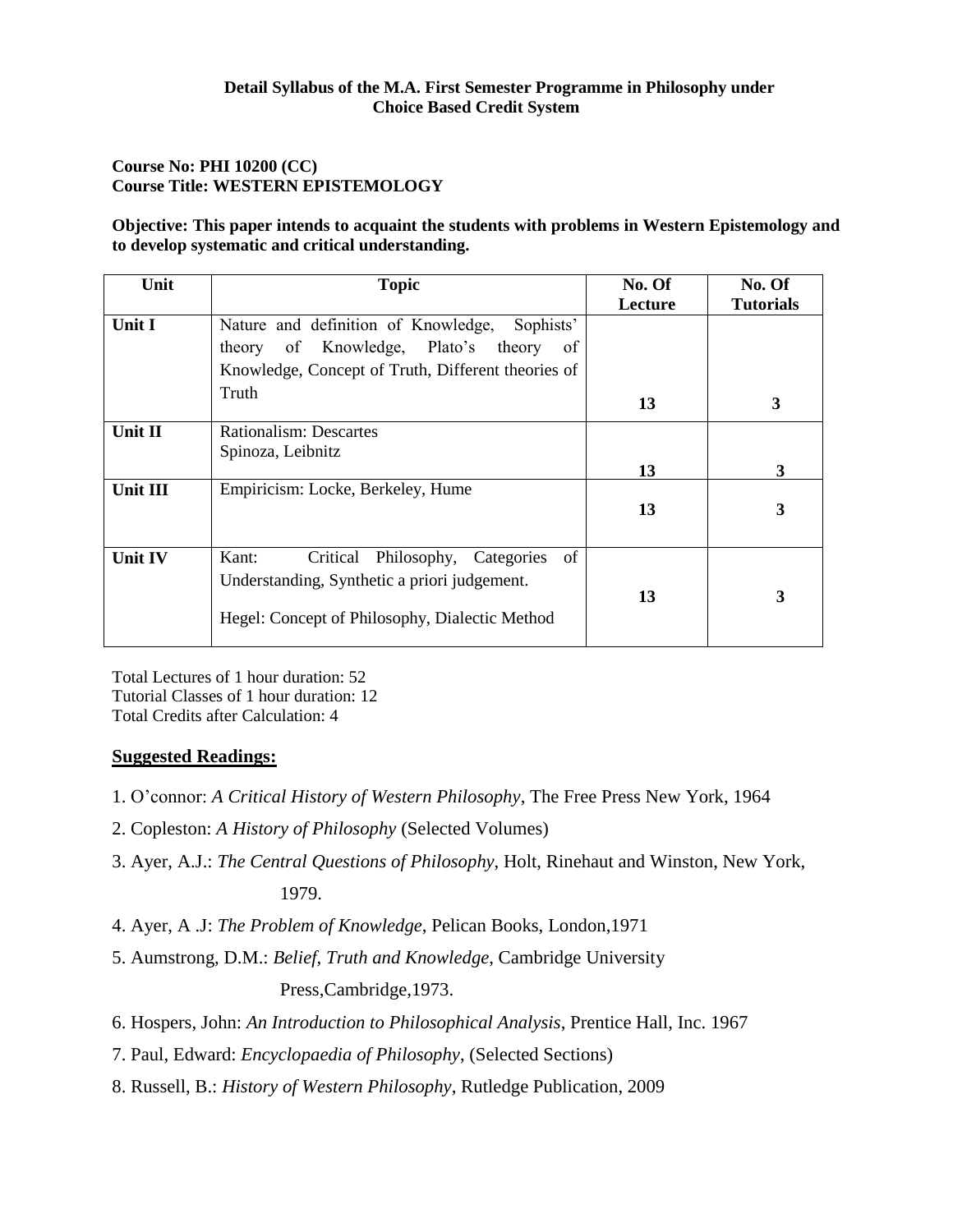### **Course No: PHI 10300 (CC) Course Title: ETHICS**

**Objective: This paper intends to acquaint the students with different ethical concepts, notions and ethical theories, and develop critical understanding.**

| Unit     | <b>Topic</b>                                              | No. Of  | No. Of           |
|----------|-----------------------------------------------------------|---------|------------------|
|          |                                                           | Lecture | <b>Tutorials</b> |
| Unit I   | Virtue Ethics: Eudaemonia, Formation of Habit, Mean,      |         |                  |
|          | Excellence of Character, Strength and weakness of Will.   |         |                  |
|          | Hedonism: Hobbes                                          |         |                  |
|          |                                                           | 13      | 3                |
| Unit II  | Utilitarianism: Principle of Utility, (Mill and Bentham), |         |                  |
|          | Moral sanctions.                                          |         |                  |
|          |                                                           | 13      | 3                |
| Unit III | Deontological theory: Categorical Imperative,             |         |                  |
|          | Universality of Moral Law, Freedom of Will, Duty for      |         |                  |
|          | Duty's sake, Kingdom of Ends                              |         |                  |
|          |                                                           | 13      | 3                |
| Unit IV  | Concept of Justice: Plato, Aristotle, Rawls, Amartya Sen  |         |                  |
|          |                                                           | 13      | 3                |

Total Lectures of 1 hour duration: 52 Tutorial Classes of 1 hour duration: 12 Total Credits after Calculation: 4

- 1. Kant, Immanual: *Groundwork of Metaphysics of Moral*
- 2. Aristotle: *Nichomachean Ethics*
- 3. Aristotle: *Politics*
- 4. H. G. Apostle: *Aristotle : The Nichomachian Ethics*
- 5. A. D. Rorty (ed.): *Essay on Aristotle Ethics*
- 6. H.J. Paton: *The Moral Law : Kant's Ground Work of Metaphysics of Morals*.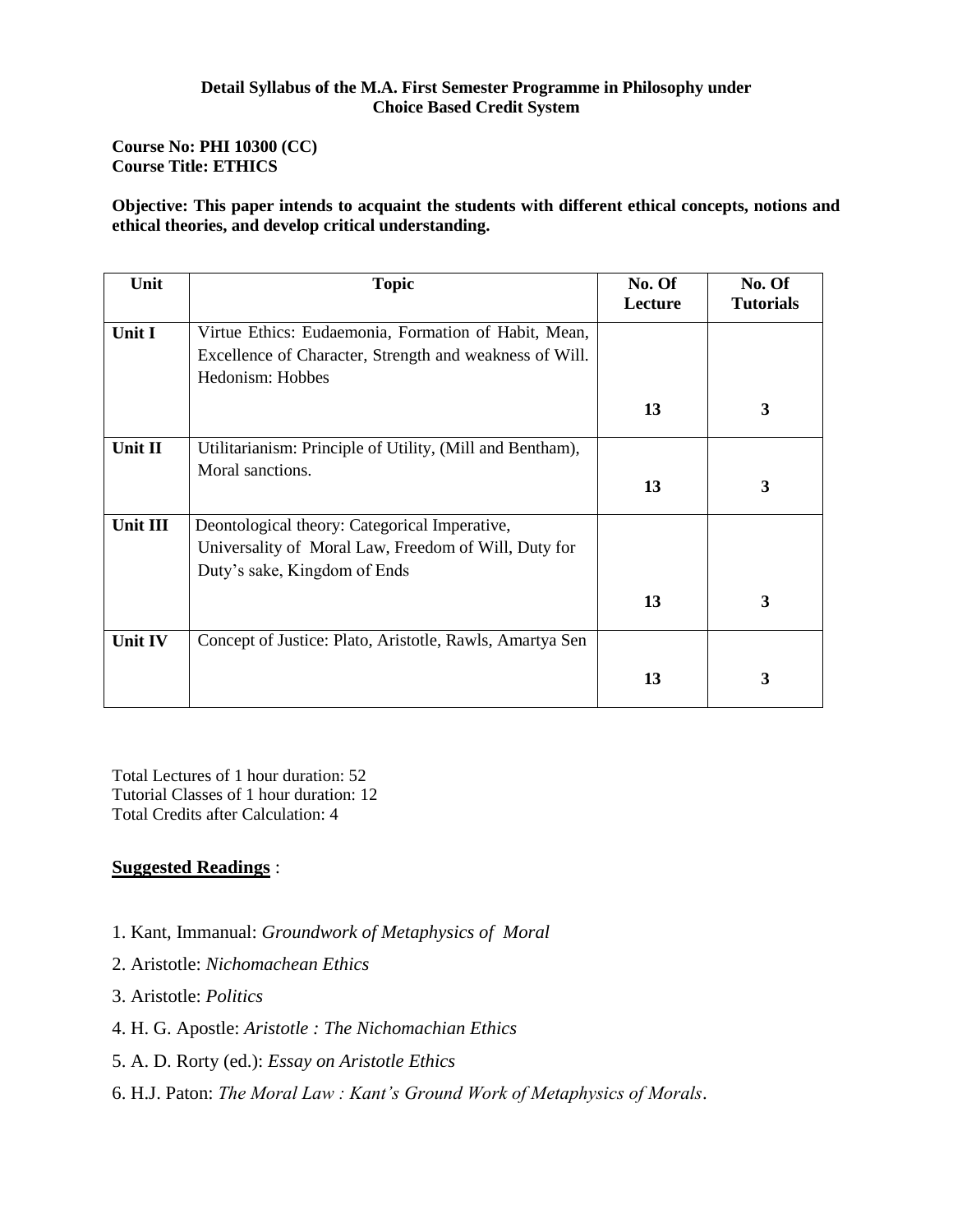- 7. J. S. Mill: *Utilitarianism*
- 8. G. J. Warnock: *Contemporary Moral Philosophy*.
- 9. Peter Singer (ed.): *Applied Ethics*
- 10. W. K. Frankena: *Ethics*
- 11. Kant, Immanual: *Critique of Practical Reason*
- 12. Plato: *Republic*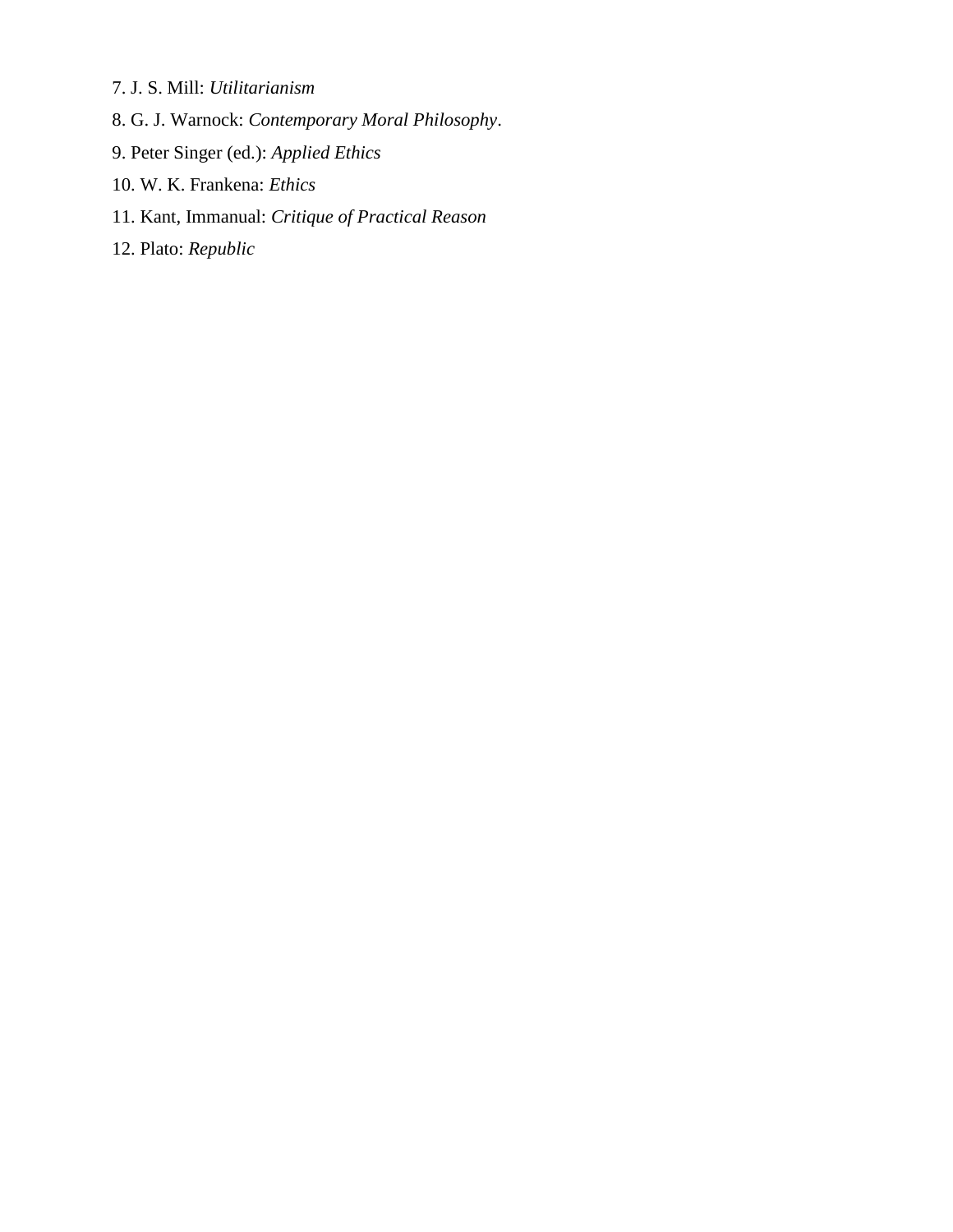### **Course No: PHI 10401 (DSE) Course Title: INTRODUCTION TO LOGIC**

**Objective: To acquaint the students with Logical reasoning specially Aristotelian and Modern symbolic Logic.**

| Unit     | <b>Topic</b>                                                                                                                                                                                 | No. Of  | No. Of           |
|----------|----------------------------------------------------------------------------------------------------------------------------------------------------------------------------------------------|---------|------------------|
|          |                                                                                                                                                                                              | Lecture | <b>Tutorials</b> |
| Unit I   | What logic is, Propositions, Arguments, Deductive<br>and Inductive Arguments, Argument Form, Validity<br>and Truth                                                                           |         |                  |
|          |                                                                                                                                                                                              | 12      | 2                |
| Unit II  | Categorical proposition, Categorical Syllogism and<br>their validity, Venn diagram technique                                                                                                 |         |                  |
|          |                                                                                                                                                                                              | 12      | 2                |
| Unit III | Modern Logic: Use of Symbols, Symbolization of<br>proposition, Square of Opposition and its Modern<br>Interpretation Singular and General Propositions,<br><b>Basic Quantification Rules</b> |         |                  |
|          |                                                                                                                                                                                              | 13      | 3                |
| Unit IV  | Inductive Logic: Problem of Induction, Justification<br>of Induction-(Karl Popper and Strawson)                                                                                              |         |                  |
|          | Concept of Probability: Classical and Frequency<br>theory                                                                                                                                    | 13      | 3                |

Total Lectures of 1 hour duration: 50 Tutorial Classes of 1 hour duration: 10 Total Credits after Calculation: 4

- 1. Ambrose, A. and Lazerowitz, M. : *Fundamentals of Symbolic Logic*
- 2. Suppes, P.: *Introduction to Logic* ( Part II on set Theory)
- 3. Copy, I. M.: *Symbolic Logic*
- 4. Copy, I. M. : *Introduction to Logic*
- 5. Jefry: *Formal Logic : Its Scope and Limits*
- 6. Basson and O'connor : *Introduction to Symbolic Logic*
- 7. Singh, S. K. : *Modren Logic*
- 8. Klenk, Virgiana: *Understanding Symbolic Logic*
- 9. Stebbing, L. S. : *A Modern Introduction to Logic*
- 10. Kneale, William: *Probability and Induction*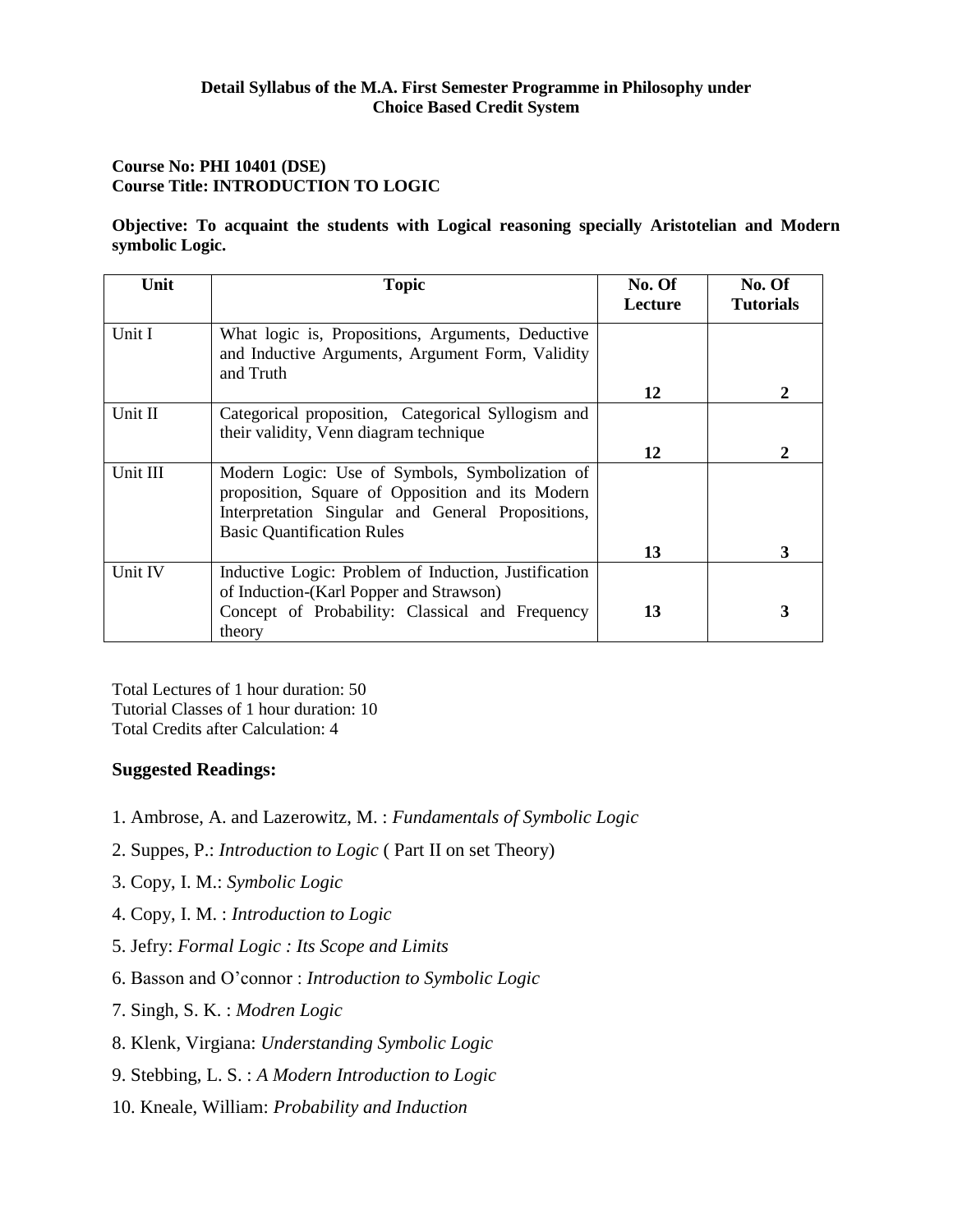# **Course No: PHI 10402 (DSE)**

# **Course Title: Vedic and Upanisadic Philosophy**

**Objective: To acquaint the students with the tenets of the philosophy of the Vedas and Upanisads and thereby develop critical thinking.**

| Unit           | <b>Topic</b>                                                                                                           | No. of<br>Lecture | No of<br><b>Tutorials</b>   |
|----------------|------------------------------------------------------------------------------------------------------------------------|-------------------|-----------------------------|
| <b>Unit-I</b>  | Concepts of Vedic and Upanisadic Philosophy,<br>Transition of Philosophical thought from the Vedas to<br>the Upanisads | 13                |                             |
| <b>Unit-II</b> | Basic concepts of Vedic Worldview: The concepts of<br>Man, Nature and Vedic Deities, the concept of Rta                | 13                |                             |
| Unit-III       | Basic concepts of Upanisadic Worldview: The concepts<br>of Brahman, Atman, Jiva, Jagat and Mukti                       | 12                | $\mathcal{D}_{\mathcal{L}}$ |
| <b>Unit-IV</b> | Ethics of the Vedas and the Upanisads                                                                                  | 12                | 2                           |

Total Lectures of 1 hour duration: 50 Tutorial Classes of 1 hour duration: 10 Total Credits after Calculation: 4

### **Suggested Readings:**

1.Max Muller: *The Sacred Books of the East* (relevant volumes)

2.Wilson, H.H.(Trns.): *The Rig Veda Sanhita*

3.Radhakrishnan,S.: *The Principal Upanisads*

4.Dasgupta,S.N*.: History of Indian Philosophy* (relevant parts of 5 volumes)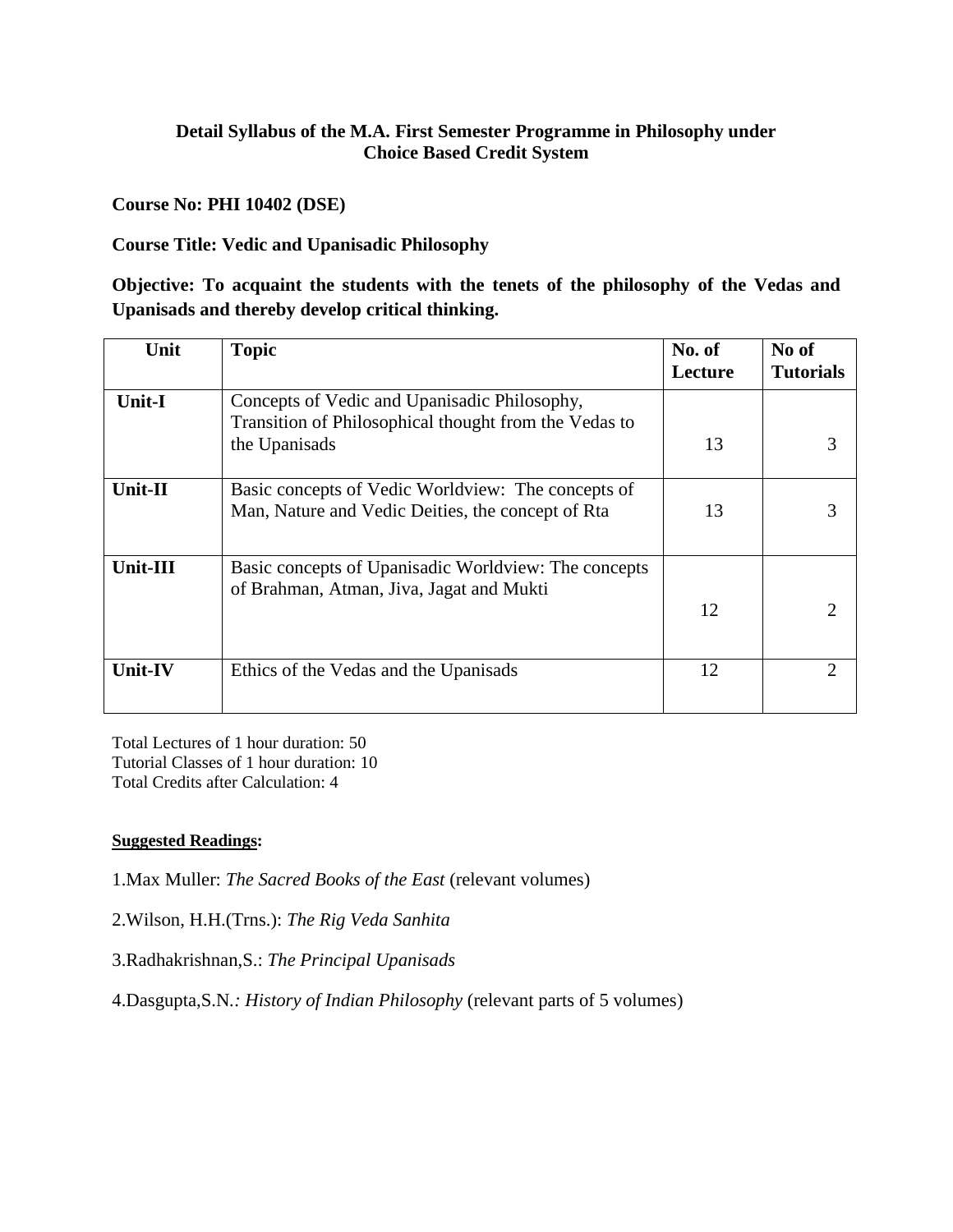### **Course No: PHI 10403 (DSE) Course Title: EARLY BUDDHISM**

### **Objective: To acquaint the students with the philosophy of Early Buddhism and to develop critical thinking among students.**

| Unit     | <b>Topic</b>                                                                                                                                                                                                                                             | No. Of<br>Lecture | No. Of<br><b>Tutorials</b> |
|----------|----------------------------------------------------------------------------------------------------------------------------------------------------------------------------------------------------------------------------------------------------------|-------------------|----------------------------|
| Unit-I   | Vedic Tradition and Buddha's response to it, the<br>role of experience, reason and faith in Buddha's                                                                                                                                                     |                   |                            |
|          | teachings, The four noble truths.                                                                                                                                                                                                                        | 12                | 2                          |
| Unit-II  | Anityavada, Pratityasamutpada, Anatmavada,<br>Dvadasanidana.                                                                                                                                                                                             | 12                | $\boldsymbol{2}$           |
| Unit-III | Nirvana: its description, interpretation and<br>kinds (Sopadhisesa and Nirupadhisesa), four<br>stages towards Nirvana (Sotapanna, Sakadagami,<br>Anagami and Arhat), Comparison Nirvana with<br>with the conception of Moksa of other Indian<br>schools. | 13                | 3                          |
| Unit-IV  | The path towards Nirvana: Madhyama<br>Pratipat, Astangika marga (With Prajna, Sila,<br>Samadhi), Sila for Sravakas and Bhikkhus, The<br>nature, object and types of Samadhi.                                                                             | 13                | 3                          |

Total Lectures of 1 hour duration: 50 Tutorial Classes of 1 hour duration: 10 Total Credits after Calculation: 4

- 1. Varma,V.P.:Early *Buddhism and its Origins*
- 2. D.J.,Kalupahana: *Ethics in Early Buddhism*
- 3. M,Walshe(Trn.): *The Long Discourses of the Buddha: A Translation of the Digha Nikaya*
- 4. D.J. Klupahana: *Ethics in Early Buddhism*
- 5. Narada: *The Buddha and His Teachings*
- 6. Sangharakshita: *The Three Jewels*
- 7. Hardaya: *The Bodhisattva Doctrine in Buddhist Sanskrit Literature*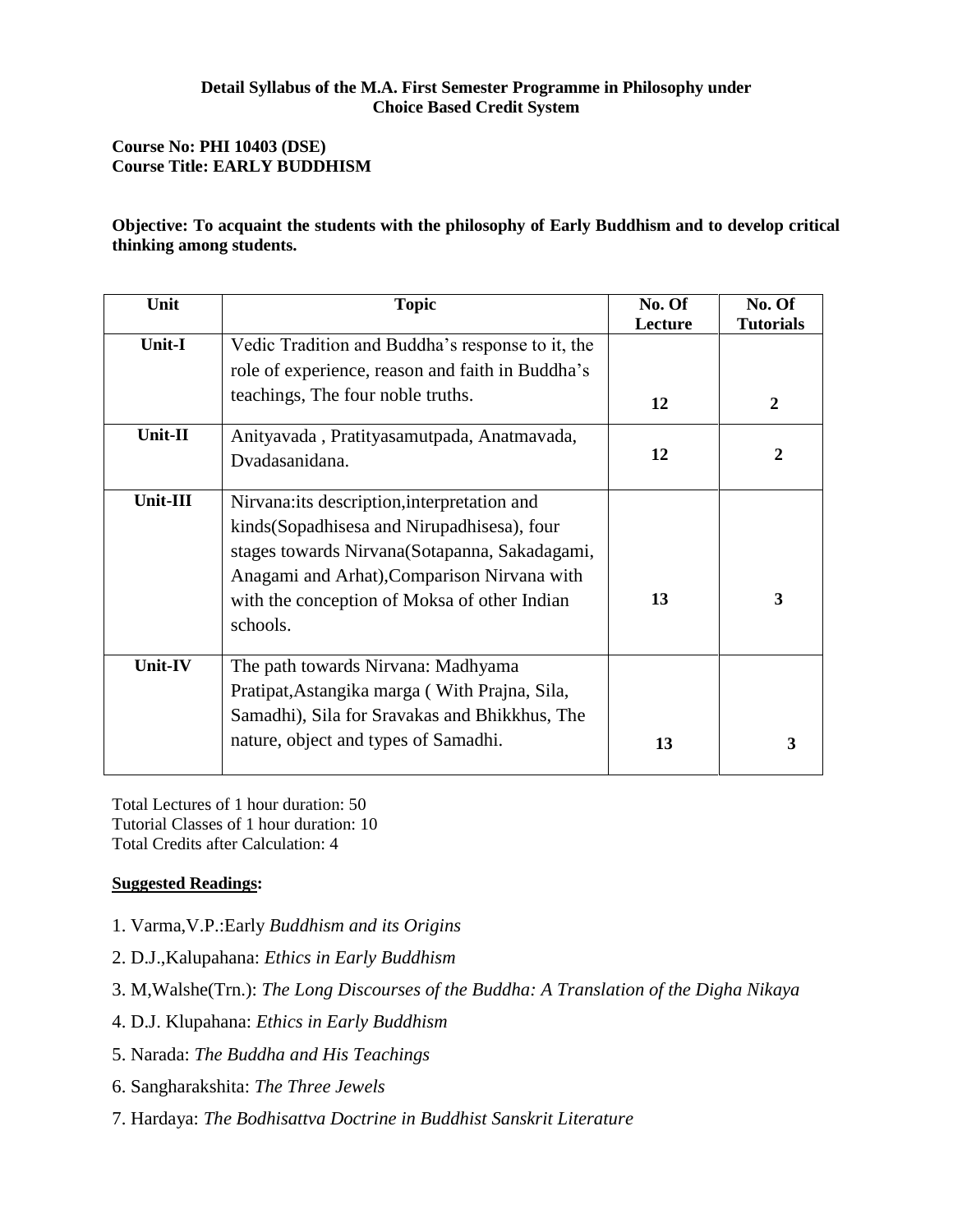# **Course No: PHI 10501 (AEC) Course Title: CRITICAL THINKING**

| Unit          | <b>Topic</b>                                                                                                                                                                                                                 | No. of<br>Lecture | No. of<br><b>Tutorials</b> |
|---------------|------------------------------------------------------------------------------------------------------------------------------------------------------------------------------------------------------------------------------|-------------------|----------------------------|
| <b>Unit-I</b> | 1. Critical Thinking: A Second-Order Activity<br>2. Identification and Analysis of the Problem.                                                                                                                              |                   |                            |
|               | 3. Organizing the Data and Identifying the Errors.                                                                                                                                                                           | 12                | 2                          |
| Unit-II       | 1. Evaluating the Argument: Validity, Soundness and<br>Strength<br>Evaluating<br>Decision<br>Options<br>from<br>Multiple<br>2.<br>Perspectives.<br>3. Identifying Inconsistencies, Understanding Dilemma<br>and its Solution | 13                | 3                          |

Total Lectures of 1 hour duration: 25 Tutorial Classes of 1 hour duration: 05 Total Credits after Calculation: 02

# **Recommended Readings:**

- •Hurley, Patrick J.(2007) Introduction to Logic, Wadsworth, Cengage learning.
- •Dewey, John(1933) How to Think: A Restatement of the Relation of Reflective Thinking to the

Educative Process revised edition. Boston: Health

- •Madhuchhanda Sen, An Introduction to Critical Thinking
- Kam Chun Aik, and Stephen Edmonds, Critical Thinking, Longman
- Noisich, Gerald M. (2002) Learning to Think things through: A Guide to Critical Thinking, Prentice Hall.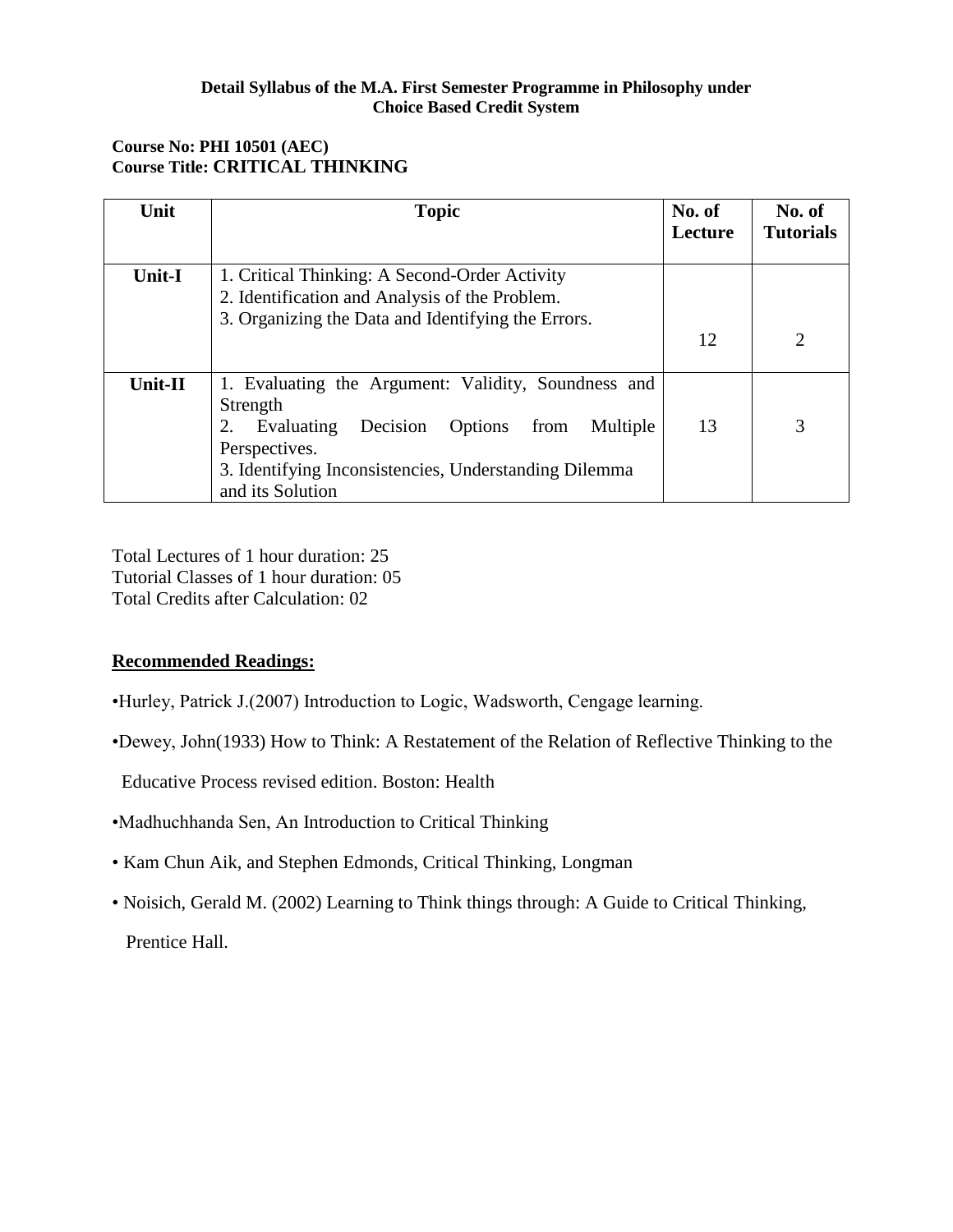### **Course No: PHI 10502 (AEC)**

# **Course Title: LOGICAL REASONING**

**Objective: To acquaint the students with logical reasoning, to develop their logical and analytical skills, to acquaint the students with the fallacies in ordinary language.**

| Unit    | <b>Topic</b>                                                                                                                                                                                                               | No. of<br><b>Lectures</b> | No. of<br><b>Tutorials</b> |
|---------|----------------------------------------------------------------------------------------------------------------------------------------------------------------------------------------------------------------------------|---------------------------|----------------------------|
| Unit I  | General Introduction to Logical Reasoning: Deductive<br>and Inductive Reasoning, Analogical Reasoning, Moral<br>Reasoning, Hypothetical/Scientific Reasoning                                                               | 12                        | 2                          |
| Unit II | Informal Fallacies: Fallacies of Relevance, Fallacies of<br>Weak Induction, Fallacies of Presumption, Fallacies of<br>Ambiguity, Fallacies of Illicit Transference, Fallacies in<br>Ordinary Language, Avoiding Fallacies. | 13                        |                            |

Total Lectures of 1 hour duration: 25 Tutorial Classes of 1 hour duration: 05 Total Credits after Calculation: 02

- 1. Patrick J. Hurley: A Concise Introduction Logic.
- 2. S. F. Barker: The Elements of Logic.
- 3. Walter Sinnot Armstrong and Robert J. Fogelin (Ed): An Introduction to Informal Logic.
- 4. Graham Priest: Logic: A Very Short Introduction.
- 5. I. M. Copy: Introduction to Logic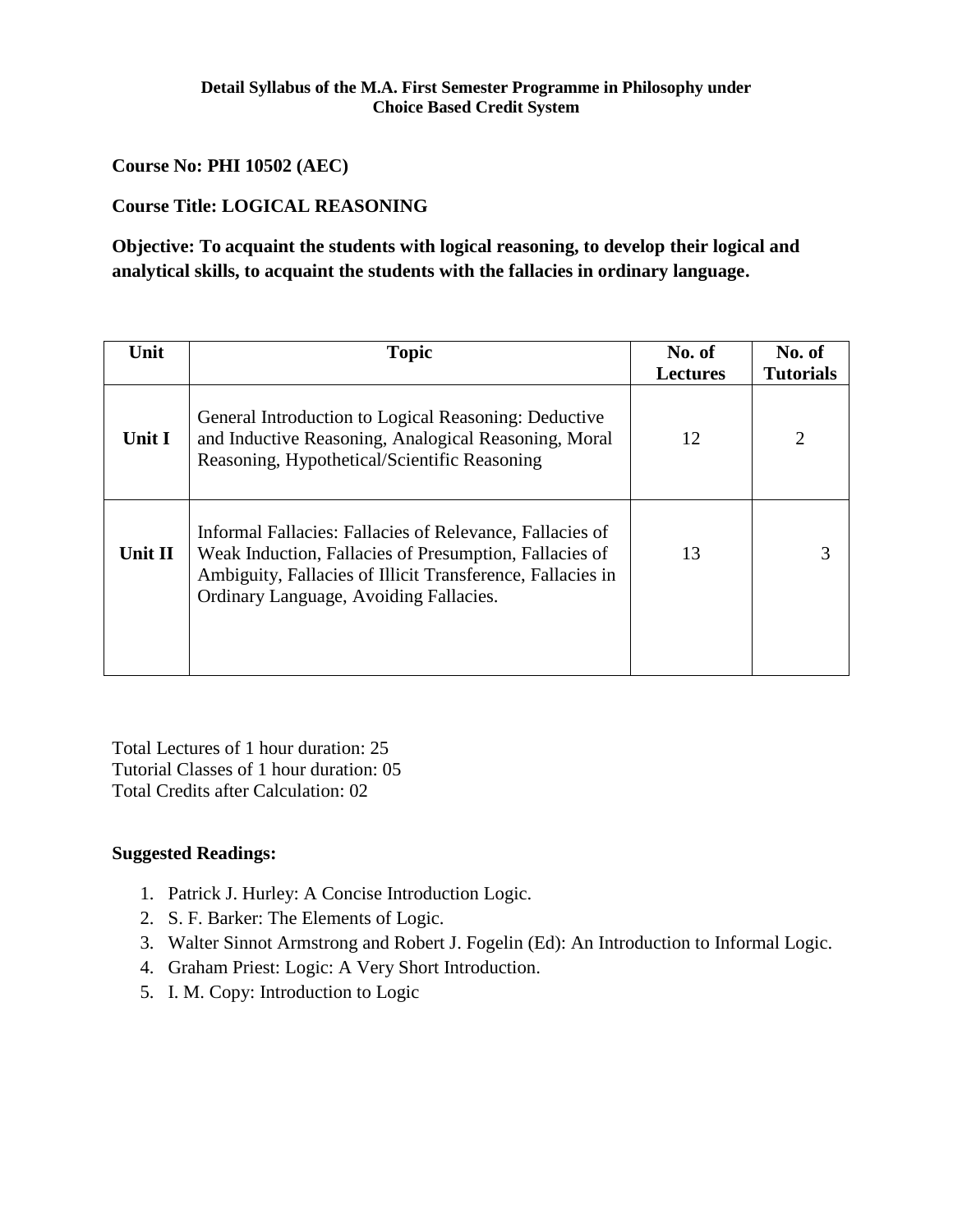### **Course No: PHI 20100 (CC) Course Title: INDIAN METAPHYSICS**

**Objective: To acquaint the students with problems in Indian Metaphysics and develop systematic and critical understanding.**

| Unit          | <b>Topic</b>                                                                                                                                                   | No. Of<br>Lecture | No. Of<br><b>Tutorials</b> |
|---------------|----------------------------------------------------------------------------------------------------------------------------------------------------------------|-------------------|----------------------------|
| <b>Unit-I</b> | <b>Reality (Sat):</b><br>Samkhya, Buddhism, Jainism, Carvaka,<br>Nyaya-Vaisesika                                                                               | 13                | 3                          |
| Unit-II       | Brahman, Atman and Jiva: Upanisads,<br>Vedanta (Advaita and Visistadvaita),                                                                                    | 13                | 3                          |
| Unit-III      | <b>Causation (Karya- Karana):</b><br>Nature and classification of Karanas, Theories<br>of Causation<br><b>Universals (Samanya):</b><br>Theories of Universals. | 13                | 3                          |
| Unit-IV       | <b>Physical World:</b><br>Samkhya, Nyaya-Vaisesika, Carvaka,<br>Buddhism, Jainism,<br>Vedanta (Advaita and Visistadvaita)                                      | 13                | 3                          |

Total Lectures of 1 hour duration: 52 Tutorial Classes of 1 hour duration: 12 Total Credits after Calculation: 4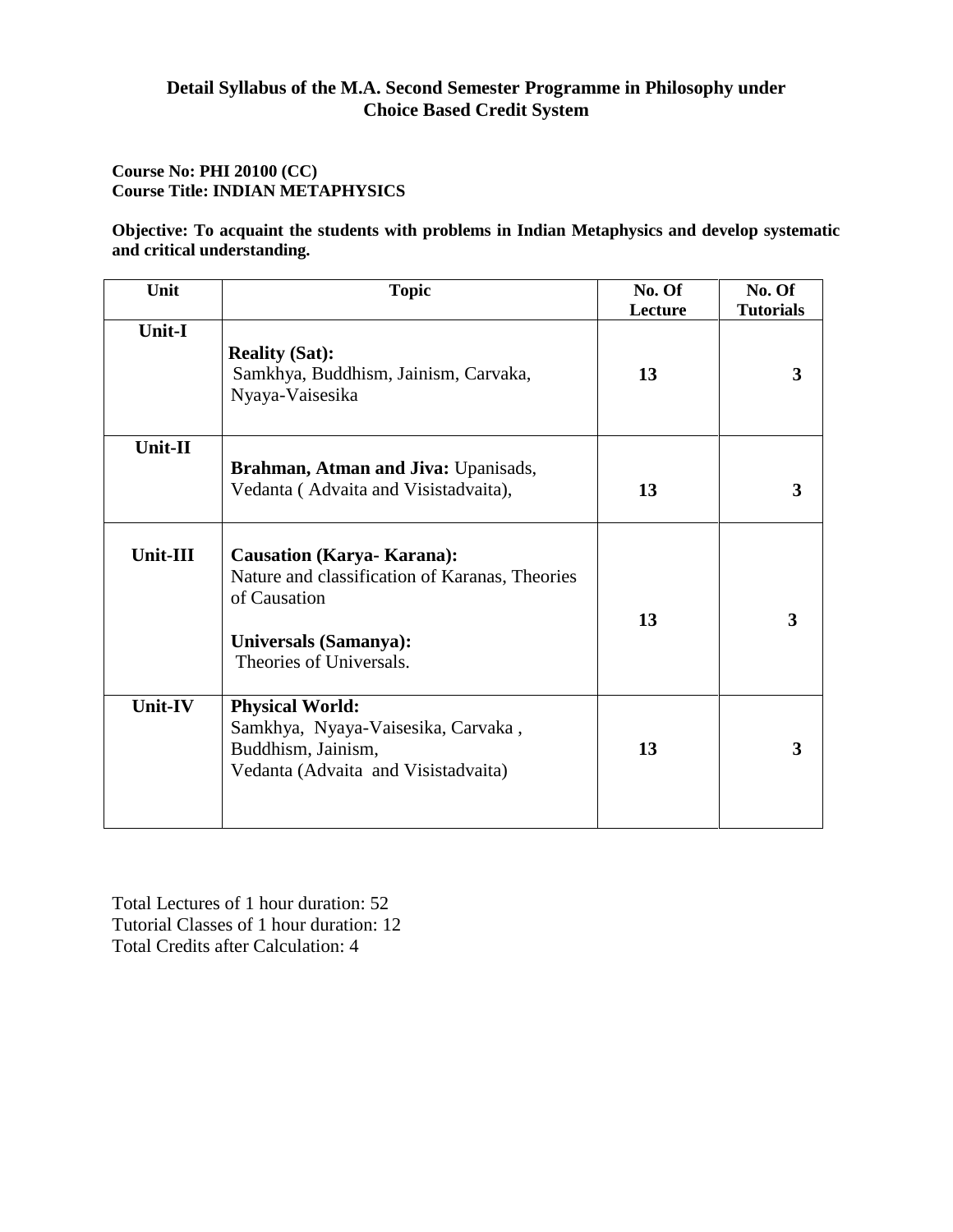- 1. Madhvacharya: *Sarva Darshana Sangraha* (Eng Tr.), Chaukhambha Sanskrit Pratisthan, 2002
- 2. Isvarakrishna: *Samkhya Karika* (Eng Tr.), Sri Ramakrishna Math
- 3. Dasgupta, S. N.: *A History of Indian Philosophy* (Relevant parts of total five volumes), Motilal Banarsidass Publishers Private Limited, Delhi 2010
- 4. Radhakrishnan, S*.: Indian Philosophy* (Vol. &II), Oxford University Press, New Delhi, 2008
- 5. Radhakrishnan, S.: *The Principal Upanisads*
- 6. Sinha, J. N.: *History of Indian Philosophy*
- 7. Murti, T. R. V.: *General Philosophy of Buddhism*
- 8. Stephen H. Philips: *Classical Indian Metaphysics*, Open Court Publishing Co., US, 1995
- 9. Sinha, J. N.: *Indian Realism*, Motilal Banarsidass Publishers Private Limited, Delhi
- 10. Narain, Harsh: *Evolution of Nyaya -Vaisesika Categoriology*, Bharati Prakashan,1976
- 11. Bhaduri, Sadananda: *Nyaya -Vaisesika Metaphysics*, Bhandarkar Oriental Research Institute, Pune 1975
- 12. Sastri, P.S.: *Indian Idealism*, Bharatiya Bidya Prakashan, Delhi, 1971
- 13. Hiriyana, M.: *Outlines of Indian Philosophy*, Motilal Banarsidass Publishers Private Limited, Delhi, 2014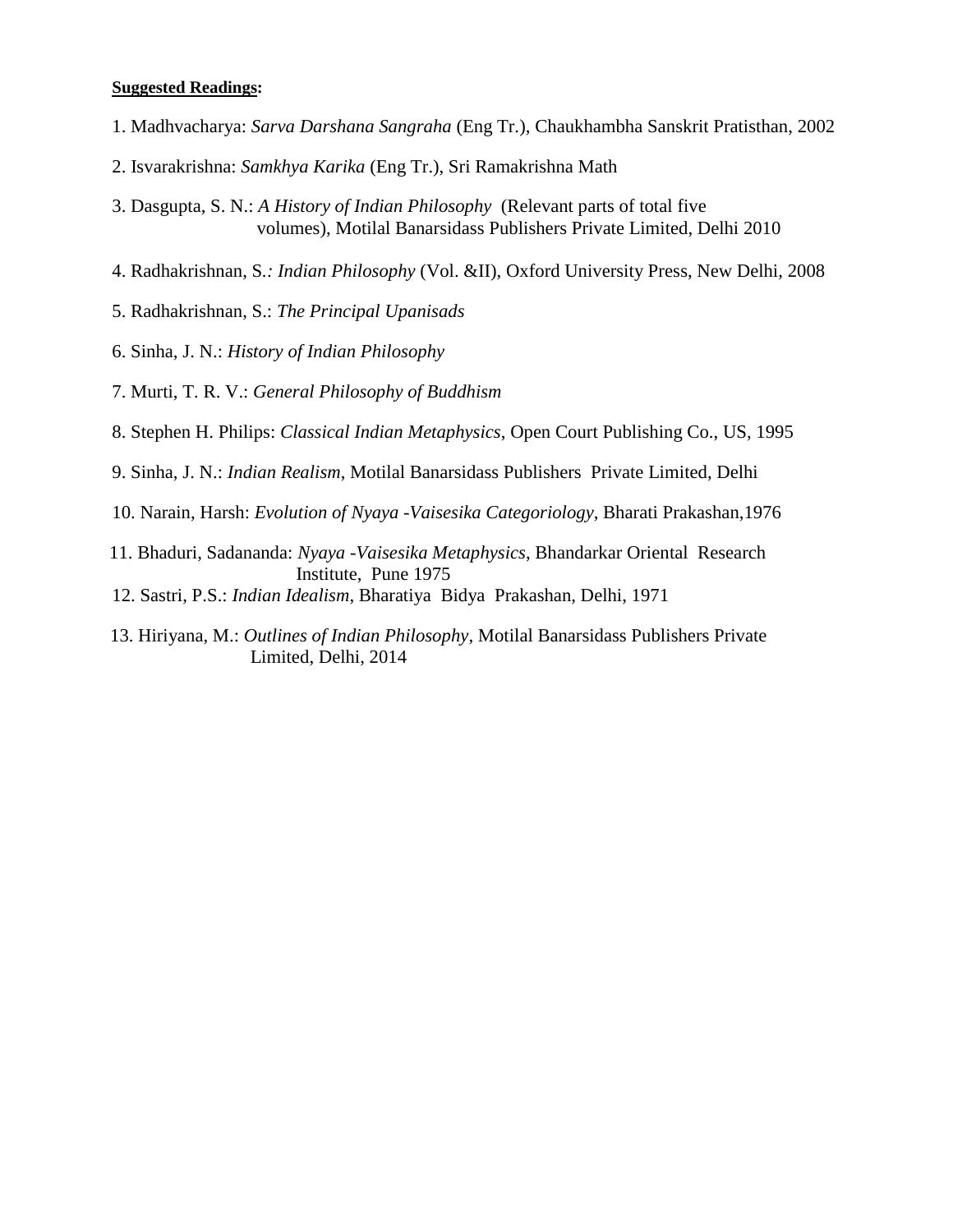### **Course No: PHI 20200 (CC) Course Title: WESTERN METAPHYSICS**

### **Objective: To acquaint the students with problems in Western Metaphysics and develop systematic and critical understanding.**

| Unit     | <b>Topic</b>                                                                                | No. Of<br>Lecture | No. Of<br><b>Tutorials</b> |
|----------|---------------------------------------------------------------------------------------------|-------------------|----------------------------|
| Unit-I   | Problems of Being and Becoming: Parmenides,<br>Heraclitus, Nature of Self: Plato, Aristotle | 13                | 3                          |
| Unit-II  | Problem of Substance: Descartes, Spinoza, Leibnitz,<br>Locke, Berkeley, Hume                | 13                |                            |
| Unit-III | Problem of Causation: Aristotle, Hume and Kant.                                             | 13                | 3                          |
| Unit-IV  | Problem of Universals: Realism, Conceptualism,<br>Nominalism and Family Resemblance         | 13                |                            |

Total Lectures of 1 hour duration: 52 Tutorial Classes of 1 hour duration: 12 Total Credits after Calculation: 4

### **Suggested Readings:**

1. O'Connor, D.J. : *A Critical History of Western Philosophy*, Collier MacMillan Publishers, London,1964

- 2. Copleston, F: *History of Western Philosophy* ( Relevant Volumes), Image books, New York, 1974.
- 3. Woozley, A.D.: *Theory of Knowledge: An Introduction*; Hutchinson University Library, London, 1969
- 4. Hospers, John: *An Introduction to Philosophical Analysis*, Prentice Hall, 1953.

5. Nidditch P. H. (Ed) : *David Hume : An Enquiry Concerning Human Understanding* (Book I) Oxford, 1975

6. Mackie J. L.: *The Cement of the Universe* (Chapter I), Oxford, 1974.

7. Russell, Bertrand : *The Problems of Philosophy*, Oxford University Press.

8. Paul, Edward: *The Encyclopaedia of Philosophy*, The Macmillan Co. And the Free Press, New York, 1967.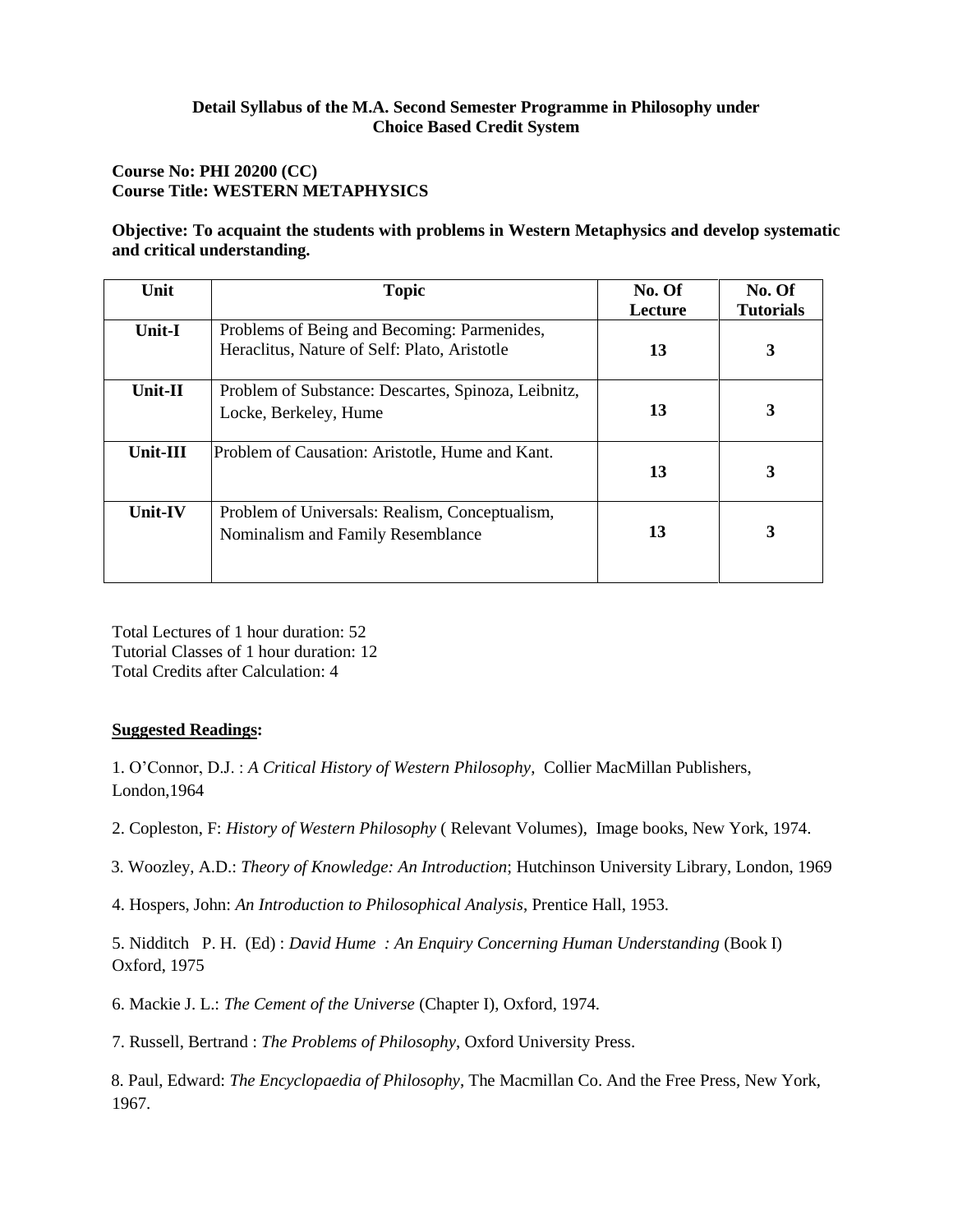#### **Course No: PHI 20300 (CC) Course Title: META-ETHICS**

**Objective: It will develop a systematic and critical understanding on different ethical issues and ethical theories of Meta-ethics.**

| Unit           | <b>Topic</b>                                          | No. Of  | No. Of           |
|----------------|-------------------------------------------------------|---------|------------------|
|                |                                                       | Lecture | <b>Tutorials</b> |
| <b>Unit-I</b>  | Nature and<br>Subject matter of Meta-Ethics,<br>scope | 13      |                  |
| Unit-II        | Moore: Concept of Good                                | 13      | 3                |
| Unit-III       | Ayer and Stevenson: Emotivism                         | 13      | 3                |
| <b>Unit-IV</b> | Hare: Prescriptivism                                  | 13      | 3                |

Total Lectures of 1 hour duration: 52 Tutorial Classes of 1 hour duration: 12 Total Credits after Calculation: 4

- 1. Moore, G.E.: *Principia Ethica*
- 2. Ayer: *Critique of Ethics and Theology*
- 3. Ayer: *Language Truth and Logic*
- 4. Hare: *The Language of Morals*
- 5. Stevenson: 'The Emotive Meaning of Ethical Terms'
- 6. Stevenson: *Ethics and Language*
- 7. Urmson, J.O.: *The Emotive Theory of Ethics*
- 8. Chakraborty, D.K.: *Problems of Analytic Ethics*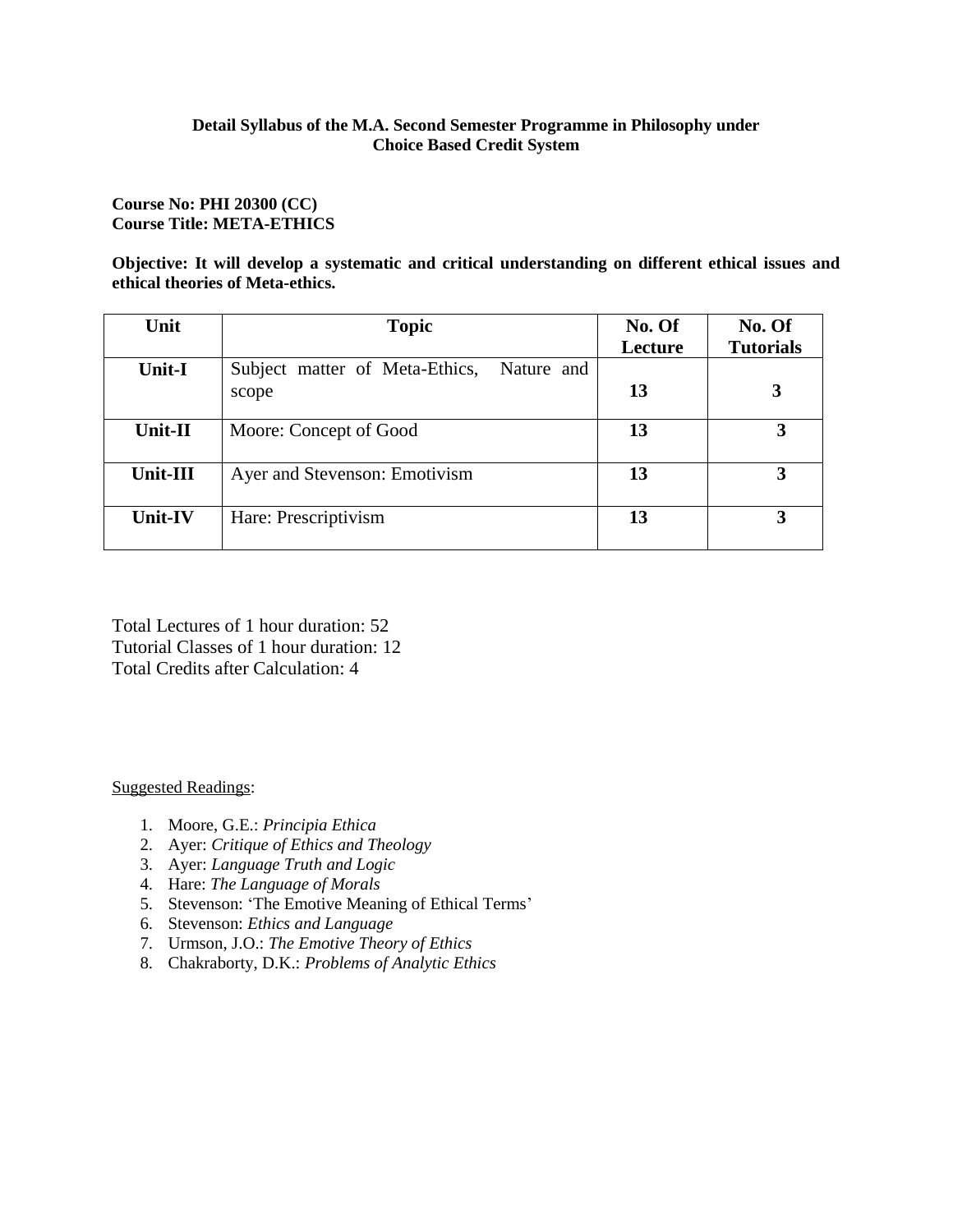# **Course No. PHI 20401(DSE) Course Title: INTRODUCTION TO PHILOSOPHY OF RELIGION**

# **Objective: To develop a systematic and critical understanding on the issues of Philosophy of Religion as different from Theology.**

| Unit           | <b>Topic</b>                                                                                                                                                                                                  | No. Of<br>Lecture | No. Of<br><b>Tutorials</b> |
|----------------|---------------------------------------------------------------------------------------------------------------------------------------------------------------------------------------------------------------|-------------------|----------------------------|
| <b>Unit-I</b>  | Philosophy of Religion: Nature and Scope, Its relation with<br>Philosophy and Theology. Religion: Its nature and relation<br>with Magic, Science and Morality                                                 | 14                | 3                          |
| Unit-II        | origin of Religion-Theory of Revelation,<br>Theories of the<br>Anthropological, Sociological and Psychological theories<br>Religious Consciousness, Religious Experience<br>(Mysticism), Miracle, Incarnation | 14                | 2                          |
| Unit-III       | Arguments for the Existence of God: Cosmological,<br>Ontological, Moral and Teleological                                                                                                                      | 14                | 3                          |
| <b>Unit-IV</b> | Critiques of Religion: Freud, Marx, Nietzsche, Russell,<br>Humanism as substitute of religion<br>Fanaticism Vs Religious Tolerance and Secularism                                                             | 15                |                            |

Total Lectures of 1 hour duration: 57 Tutorial Classes of 1 hour duration: 10 Total Credits after Calculation: 4

- 1. Mitchell, B. : *A Philosophy of Religion*, Oxford University Press,1971
- 2. Lotze, R.H.: : *Philosophy of Religion*, Boston: Ginn, Heath & Co.1885
- 3. Few and Mc Intre : *New Essays in Philosophical Theology*
- 4. John Hick : *Classical and Contemporary Readings in Philosophy of Religion*
- 5. John Hick : *An Interpretation of Religion*
- 6. John Hick : *Philosophy of Religion*, Pearson,1989
- 7. Charlesworth, M.J *: Philosophy of Religion : The Historic Approaches*, Herder and Herder ,1972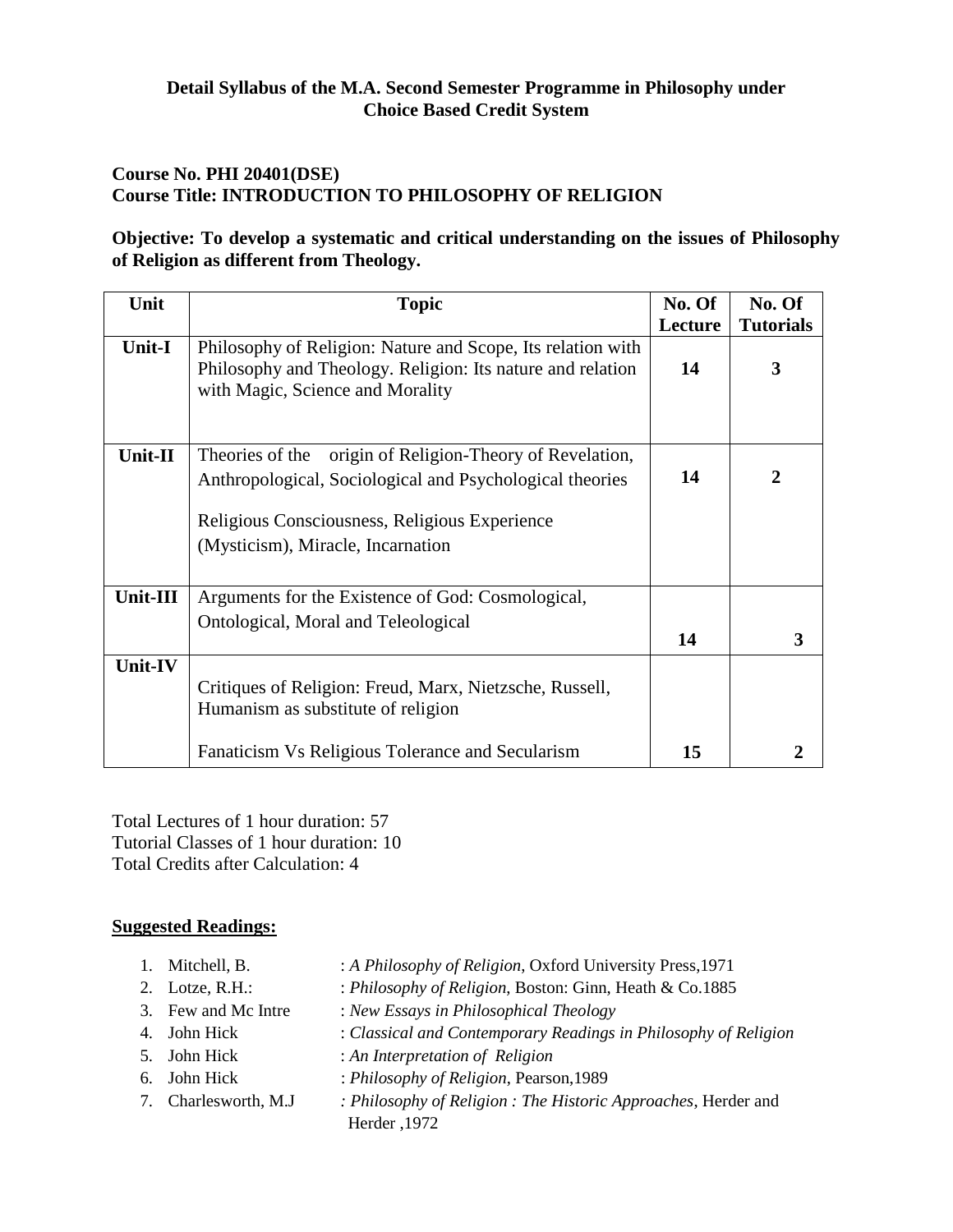| Tillich, Paul<br>8.  | : Systematic Theology, University of Chicago Press, 1973 (relevant<br>parts of the three volumes) |
|----------------------|---------------------------------------------------------------------------------------------------|
| 8. Brightman, E.S.   | : A Philosophy of Religion, Prentice Hall, 1940                                                   |
| 9. Pattison, Pringle | : Idea of God, Oxford University Press                                                            |
| 10. Otto, Rudolf     | : The Idea of the Holy, Oxford University press, 1958                                             |
| 11. James, Williams  | : Varieties of Religious Experience, Create Space Independent                                     |
|                      | Publishing Platform, 2009                                                                         |
| 12. Galloway, G.     | : Philosophy of Religion, Forgotten Books, 2012                                                   |
| 13. Freud, Sigmund   | : The Future of an Illusion, W.W. Norton & Company, 1989                                          |
|                      |                                                                                                   |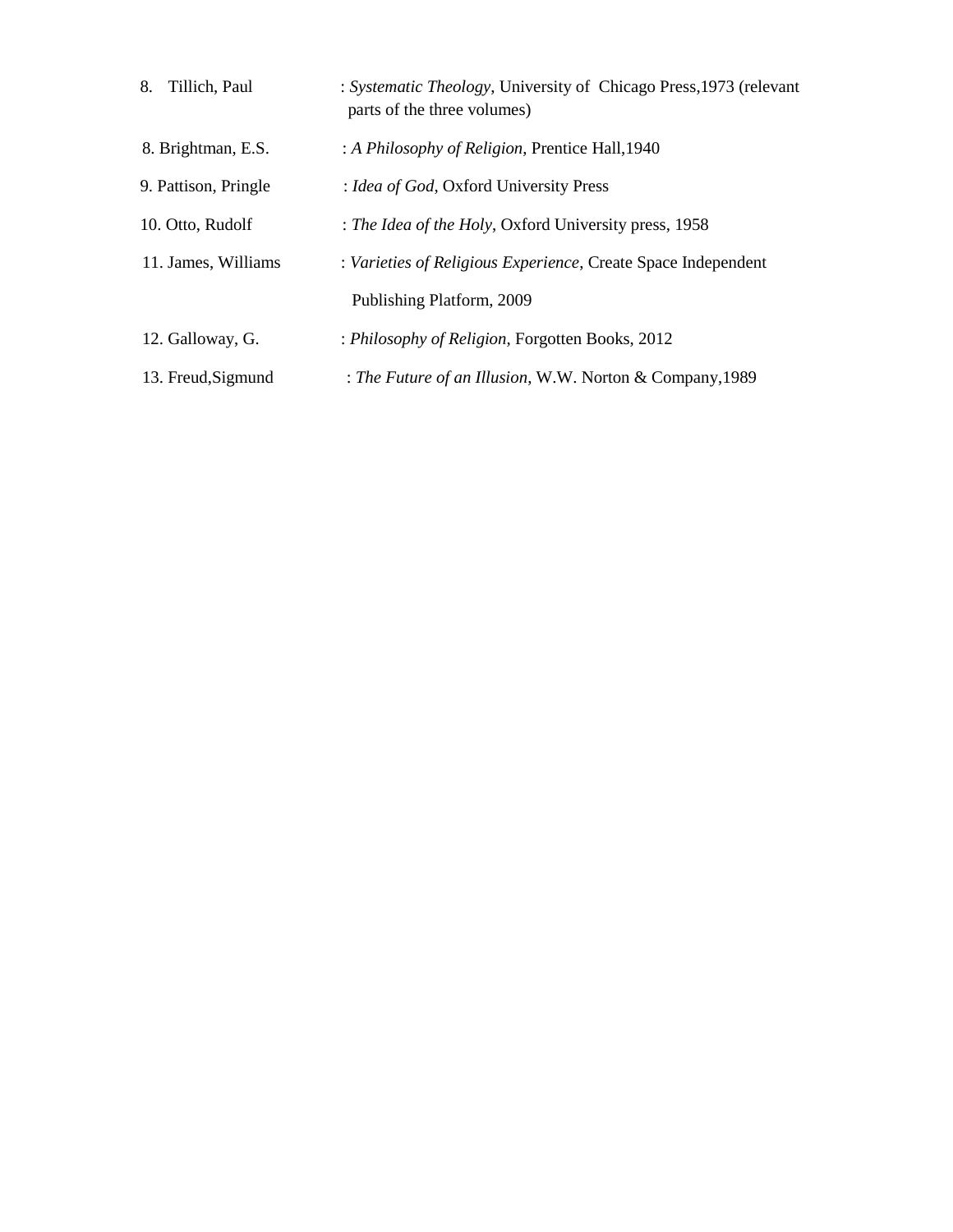### **Course No: PHI 20402 (DSE) Course Title: INDUCTIVE LOGIC**

### **Objective: This paper attempts to acquaint the students with philosophy of Induction, Hypothesis and Probability, and thereby develop a critical understanding among the students.**

| Unit     | <b>Topic</b>                                                                                                                                                          | No. of<br>Lecture | No. of<br><b>Tutorials</b> |
|----------|-----------------------------------------------------------------------------------------------------------------------------------------------------------------------|-------------------|----------------------------|
| Unit-I   | Nature of Induction, Grounds of Induction Problem of<br>Induction: David Hume, Nelson Goodman, David<br>Stove and Karl Popper                                         | 13                | 3                          |
| Unit-II  | Bacon's<br>Classification of Induction: Mill and Kneale<br>Method of Induction by Elimination<br>The Policy of Primary Induction<br>The Policy of Secondary Induction | 13                | 3                          |
| Unit-III | Enumerative and Eliminative induction, Method of<br>Hypothesis, Role of Hypothesis in Scientific Enquiry                                                              | 12                | 2                          |
| Unit-IV  | Theory of Physical probability: (Reichenbach and<br>Popper) Theory of Evidential Probability:<br>(Ramsey, Keynes and Carnap)                                          | 12                | 2                          |

Total Lectures of 1 hour duration: 50 Tutorial Classes of 1 hour duration: 10 Total Credits after Calculation: 4

| 1. Cohen, L.        | : An Introduction to the Philosophy of Induction and Probability         |
|---------------------|--------------------------------------------------------------------------|
| 2. Gillies, Donald  | : Philosophical Theories of Probability                                  |
| 3. Eagle, Antony    | : Philosophy of Probability: Contemporary Readings.                      |
| 4. Kneale, W.K.     | : Probability and Induction                                              |
| 5. Barker, S.F.     | : Induction and Hypothesis                                               |
| 6. Williams, D.     | : The Ground of Induction                                                |
| 7. Von Wright       | : Logical Problems of Induction: A Treatise on Induction and Probability |
| 8. Popper, K.R.     | : The Logic of Scientific Discovery                                      |
| 9. Swineburne (ed.) | : Justification of Induction                                             |
| 10. Day, J.P.       | : Inductive Probability                                                  |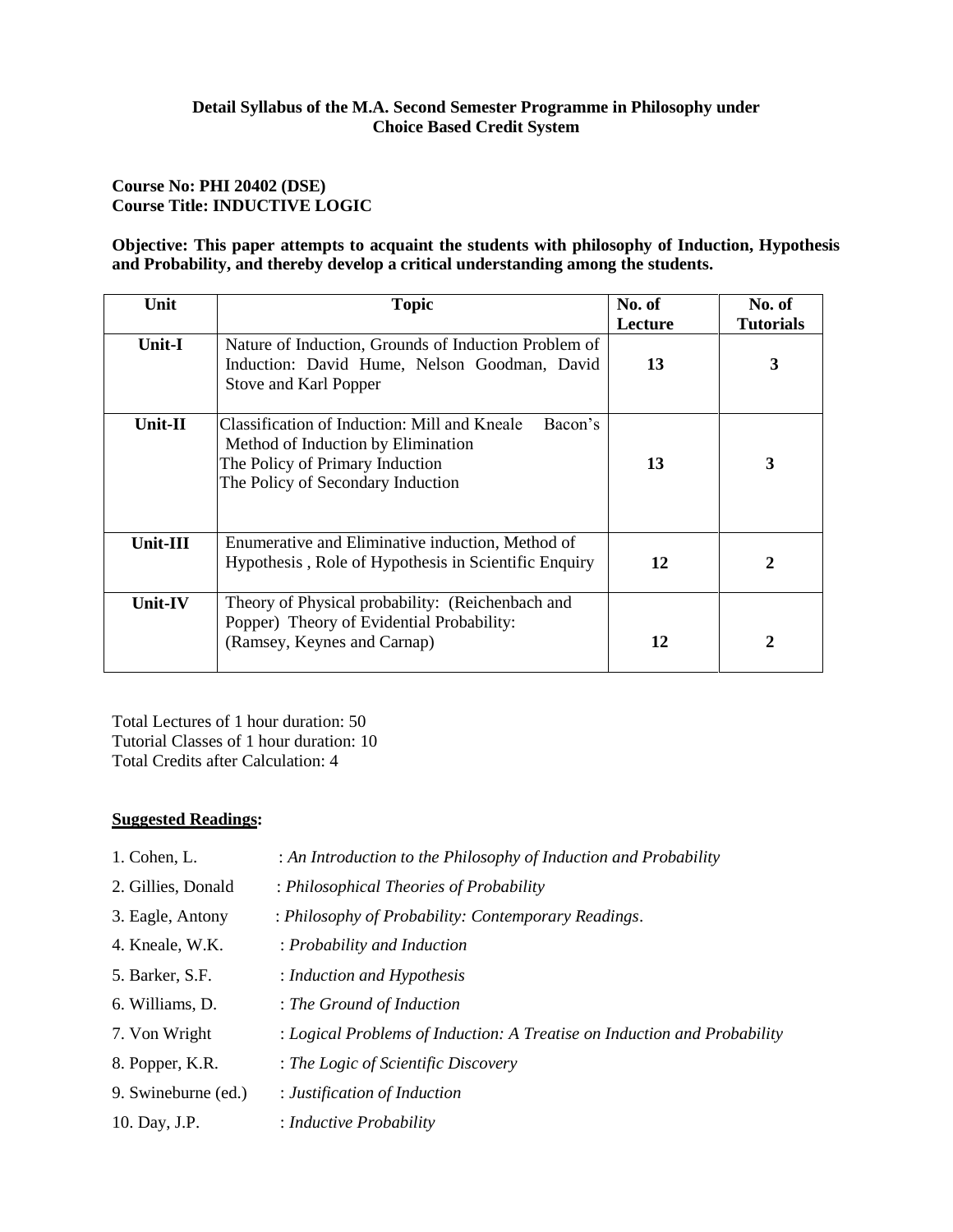### **Course No: PHI 20403 (DSE)**

# **Course Title: LATER BUDDHISM**

**Objective: To acquaint the students with the problems in Later Buddhism both from the perspective of idealistic and realistic schools.**

| Unit           | <b>Topic</b>                            | <b>No. of Lecture</b> | No of            |
|----------------|-----------------------------------------|-----------------------|------------------|
|                |                                         |                       | <b>Tutorials</b> |
| <b>Unit-I</b>  | Development of the schools of           |                       |                  |
|                | Buddhism, Similarities and contrast     |                       |                  |
|                | between Hinayana and Mahayana school    | 13                    | 3                |
| Unit-II        | Epistemological and Metaphysical        |                       |                  |
|                | doctrines of Madhyamika and Yogacara    | 12                    |                  |
|                | School                                  |                       |                  |
| Unit-III       | Epistemological and Metaphysical        |                       |                  |
|                | doctrines of Sautrantika and Vaibhasika |                       |                  |
|                | School with reference to Sarvastivada   | 13                    |                  |
| <b>Unit-IV</b> | B.R. Ambedkar's interpretation of       |                       |                  |
|                | <b>Buddhism</b>                         | 12                    |                  |
|                |                                         |                       |                  |

Total Lectures of 1 hour duration: 50 Tutorial Classes of 1 hour duration: 10 Total Credits after Calculation: 4

- 1. Dutta, N.: *Aspects of Mahayana Buddhism and its relation to Hinayana*
- 2. Ramanan, K.Venkata: *Nagarjuna's Philosophy as Presented in Mahaprajnaparamitasastra*
- 3. Chatterjee, A.K.: *Readings on Yogacara Buddhism*
- 4. Ambedkar,B.R.: *The Buddha and His Dhamma*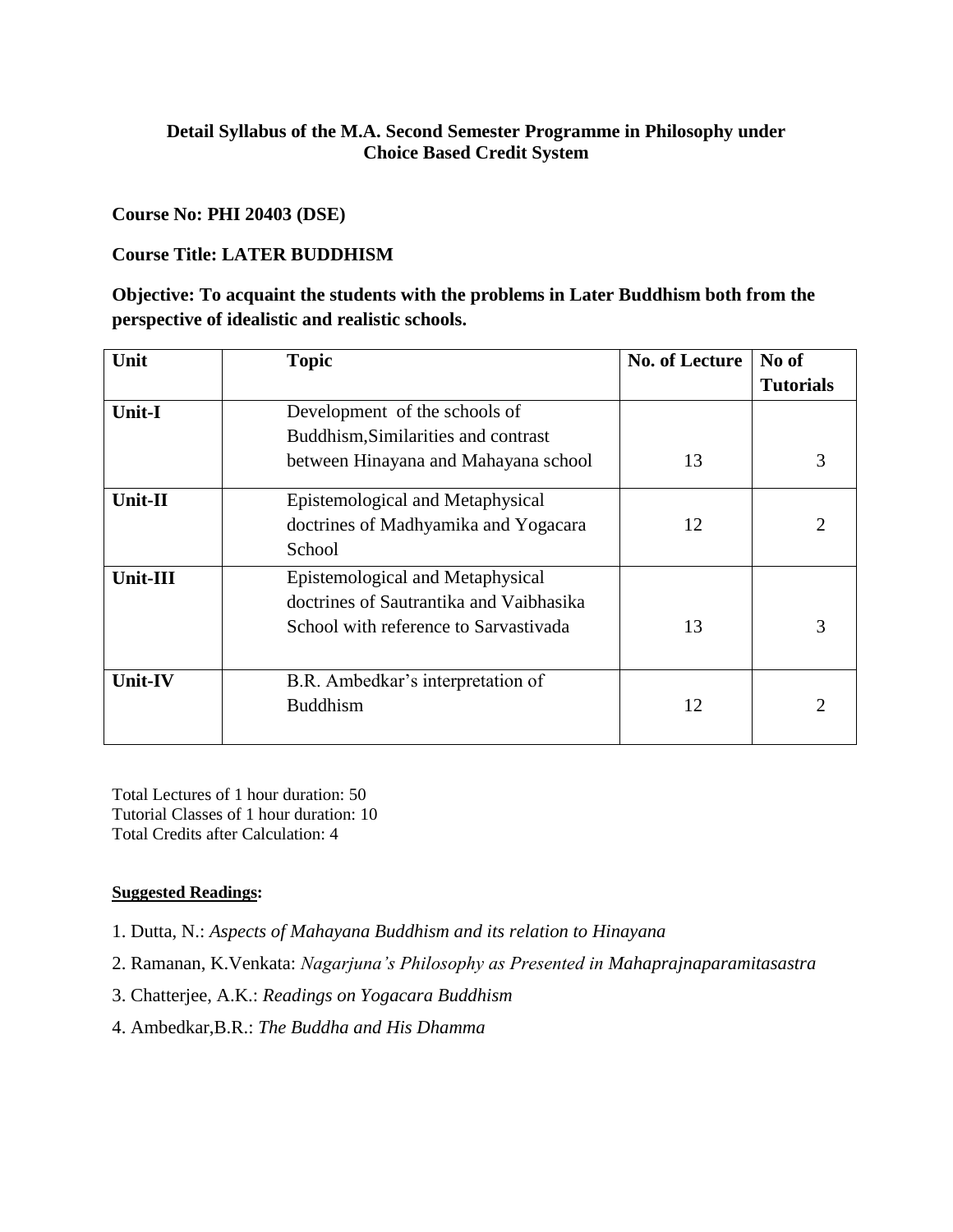**Course No: PHI 20501 (GE)**

# **Course Title: SOCIAL AND POLITICAL PHILOSOPHY**

# **Objective: To acquaint the students with different social and political theories and to develop systematic and critical understanding about them.**

| Unit     | <b>Topic</b>                                                                                                                         | No. of<br>Lecture | No of<br><b>Tutorials</b> |
|----------|--------------------------------------------------------------------------------------------------------------------------------------|-------------------|---------------------------|
| Unit-I   | Hobbes: Individual, Relationship between<br>Individual and Society, Social Contract Theory                                           | 13                | 3                         |
| Unit-II  | Marx: The Nature of Man, Society and the State,<br>Class Struggle, Alienation, Theory of Surplus<br>Value                            | 13                | 3                         |
| Unit-III | Gandhi: Swaraj, Sarvodaya, Gandhi's approach<br>to Untouchability, Critique of Modern<br>Civilization                                | 13                | 3                         |
| Unit-IV  | Ambedkar: Interpretation of Caste System,<br>Abolition of Untouchability, Democracy, State<br>Socialism, Liberty-Equality-Fraternity | 13                | 3                         |

Total Lectures of 1 hour duration: 52 Tutorial Classes of 1 hour duration: 12 Total Credits after Calculation: 4

- 1. Gandhi, M. K. : Hind Swaraj, Navajivan Trust, Ahmedabad,2008
- 2. Gandhi, M.K. : Sarvodaya, Navajivan Trust, Ahmedabad, 2012
- 3. Ambedkar, B.R: Annihilation of Caste, Navayana Publication, 2014
- 4. Ambedkar, B.R. : The Buddha and His Dharma, Siddharth Books, Delhi, 2006
- 5. Hobbes, Thomas : Leviathan, W. W. Norton & Company, New York, London, 1997
- 6. Marx : Das Capital, Hamburg, Verla Von Otto Meissner, New York, 1867
- 7. Marx, Karl and Engels, Friedrich: The Communist Manifesto, Grapevine, Indian Publishers Private Limited, New Delhi, 2014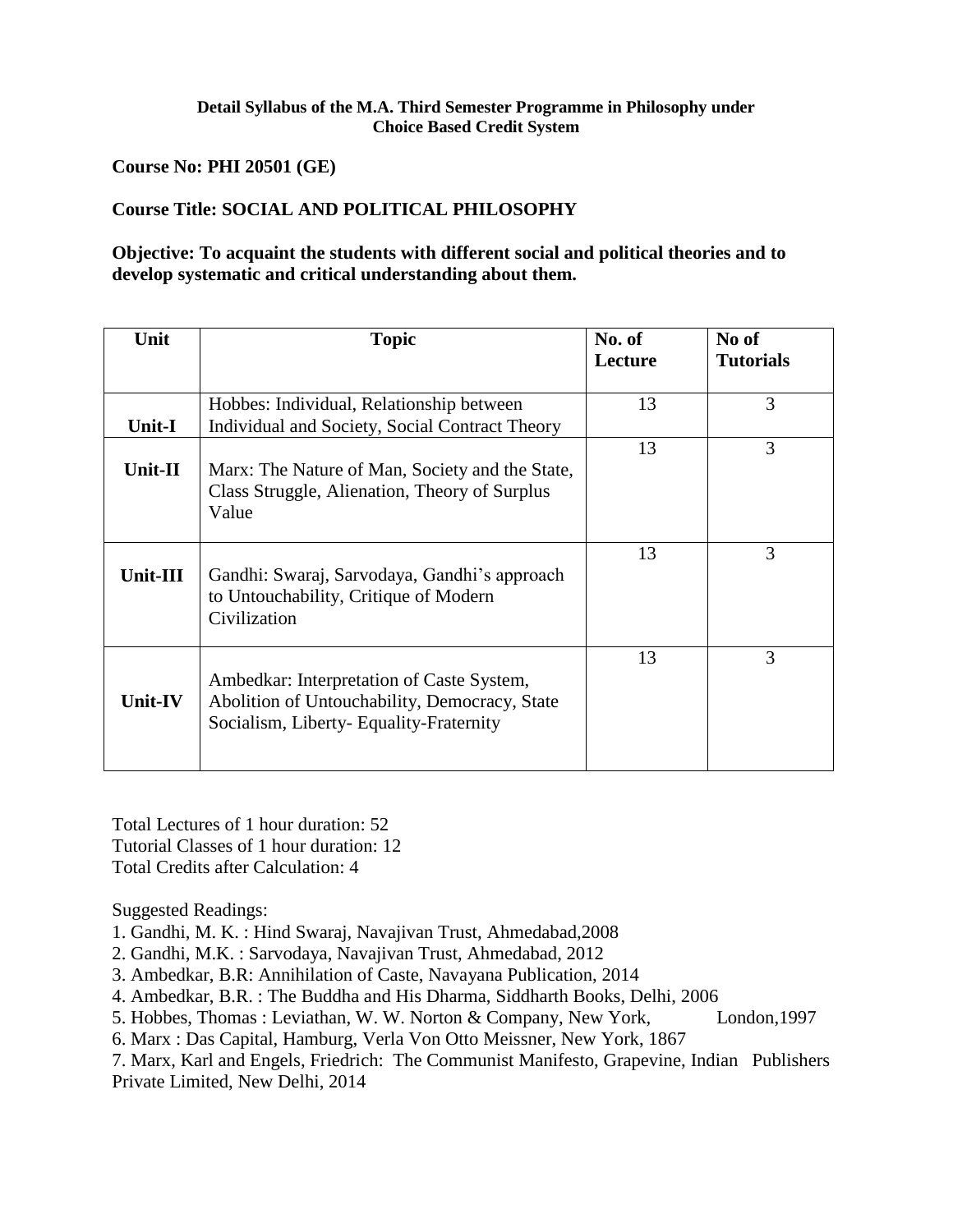**Course No: PHI 20502 (GE)**

# **Course Title: PHILOSOPHY OF SCIENCE**

# **Objective: This paper attempts to acquaint students with different issues in Philosophy of Science.**

| Unit          | <b>Topic</b>                                                                                                                                                         | No. Of<br>Lecture | No. Of<br><b>Tutorials</b> |
|---------------|----------------------------------------------------------------------------------------------------------------------------------------------------------------------|-------------------|----------------------------|
| <b>Unit-I</b> | Philosophy of Science:<br>1. Nature, Scope and its Allied Areas<br>2. Science and Pseudo-Science<br>3. Historical Perspectives                                       | 12                | $\overline{2}$             |
| Unit-II       | Conceptual Issues:<br>Observation<br>1.<br>Experiments, Thought Experiments and<br>2.<br>Simulation<br>3. Laws: Causal and Statistical, Theoretical and<br>Empirical | 12                | $\mathbf{2}$               |
| Unit-III      | 1. Verification:<br><b>Methods of Science:</b><br><b>Logical Positivists</b><br>2. Falsification: Popper<br>3. Sociology of Science: Kuhn                            | 13                | $\overline{\mathbf{3}}$    |
| Unit-IV       | Theories and Critiques:<br>1. Science and<br>Reality: Realism and its Varieties, Anti-realism<br>2. Critical Perspectives: Continental and Feminist                  | 13                | 3                          |

Total Lectures of 1 hour duration: 50 Tutorial Classes of 1 hour duration: 10 Total Credits after Calculation: 4